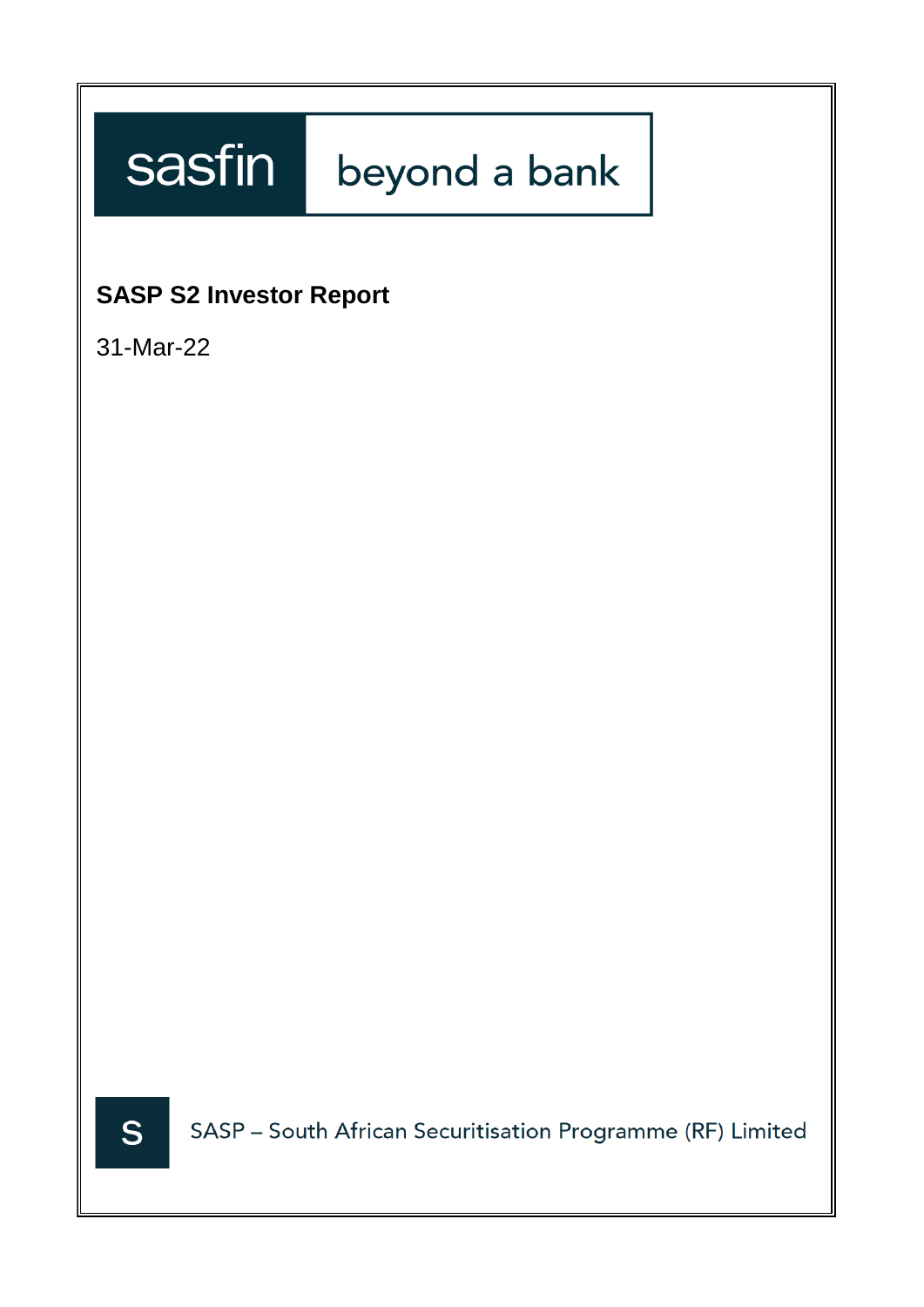| sasfin<br>beyond a bank    | <b>Information Date:</b><br>Period:                        | 31-Mar-22<br>Mar-22 |
|----------------------------|------------------------------------------------------------|---------------------|
|                            | <b>Period Number:</b>                                      | 9                   |
|                            |                                                            |                     |
|                            |                                                            |                     |
| Deal Name:                 | South African Securitisation Programme (RF) Ltd - Series 2 |                     |
| Issuer:                    | South African Securitisation Programme (RF) Ltd - Series 2 |                     |
|                            | 140 West Street                                            |                     |
|                            | Sandown, Sandton                                           |                     |
|                            | 2196                                                       |                     |
|                            | P.O Box 95104                                              |                     |
|                            | Grant Park, 2051                                           |                     |
| Seller of the Receivables: | <b>Sasfin Bank Limited</b>                                 |                     |
| <b>Servicer Name:</b>      | <b>Sasfin Bank Limited</b>                                 |                     |
| Contact:                   | Contact: Mr Dhesegan Govender                              |                     |
|                            | Phone: +27 (011) 809 7892                                  |                     |
|                            | Email: Dhesegan.Govender@sasfin.com                        |                     |
| Manager                    | Sasfin Bank Limited                                        |                     |
|                            | 140 West Street                                            |                     |
|                            | Sandown, Sandton                                           |                     |
|                            | 2196                                                       |                     |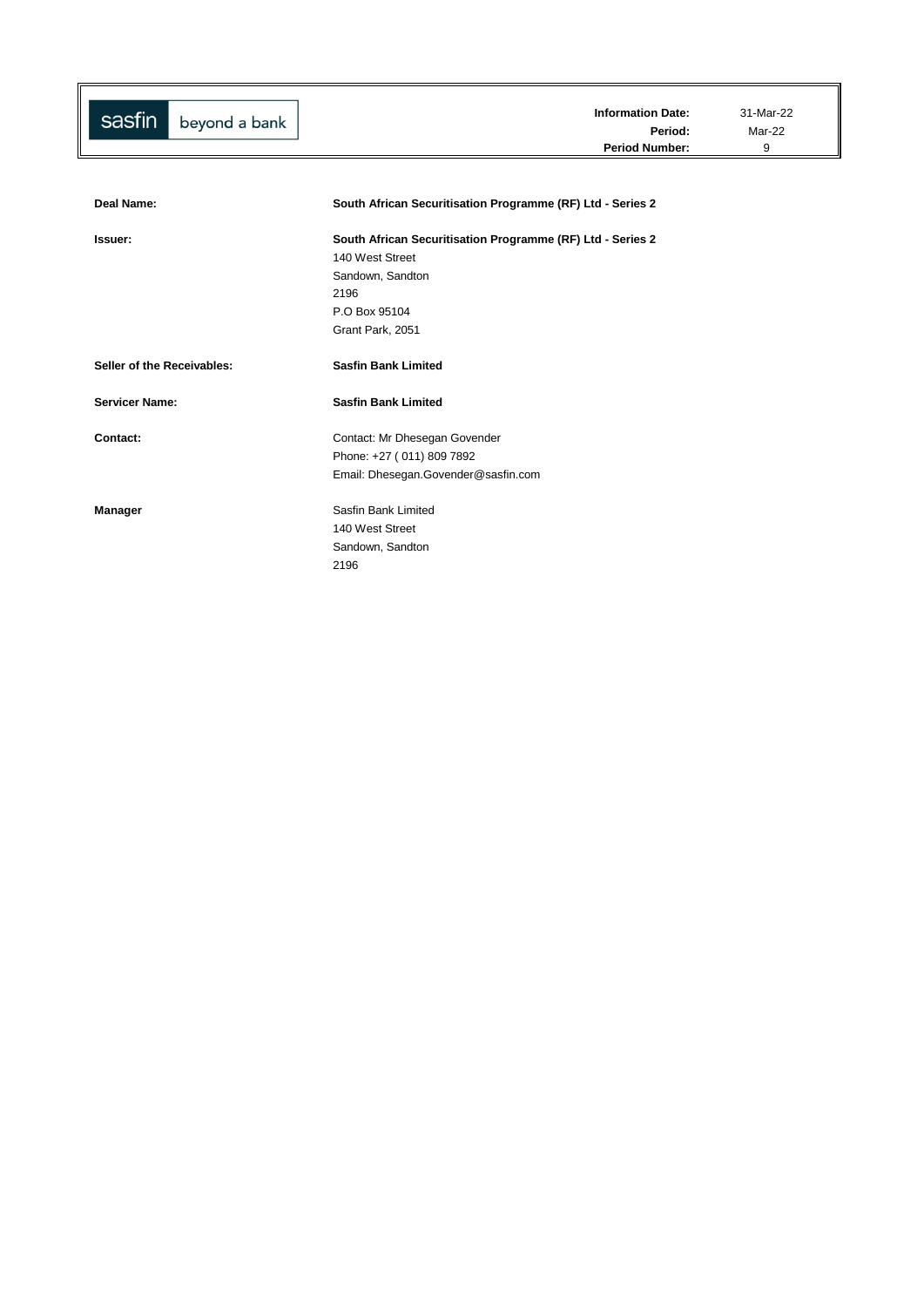| <b>Tables of Contents</b>    |
|------------------------------|
| Additional Information       |
| <b>Table of Contents</b>     |
| Conterparties                |
| Deal Overview                |
| Balance Sheet and OC         |
| Notes Information I.         |
| Notes Information II.        |
| Performance Test             |
| <b>Portfolio Covenants</b>   |
| <b>Priority Of Payments</b>  |
| Pool Movement (Rands)        |
| Pool Movement (Deals)        |
| Pool Stratification          |
| Pool Ageing                  |
| <b>Delinquency Contracts</b> |
| Defaults                     |
| <b>Excess Spread</b>         |
| Note Interest and Details    |
| Glossary                     |
|                              |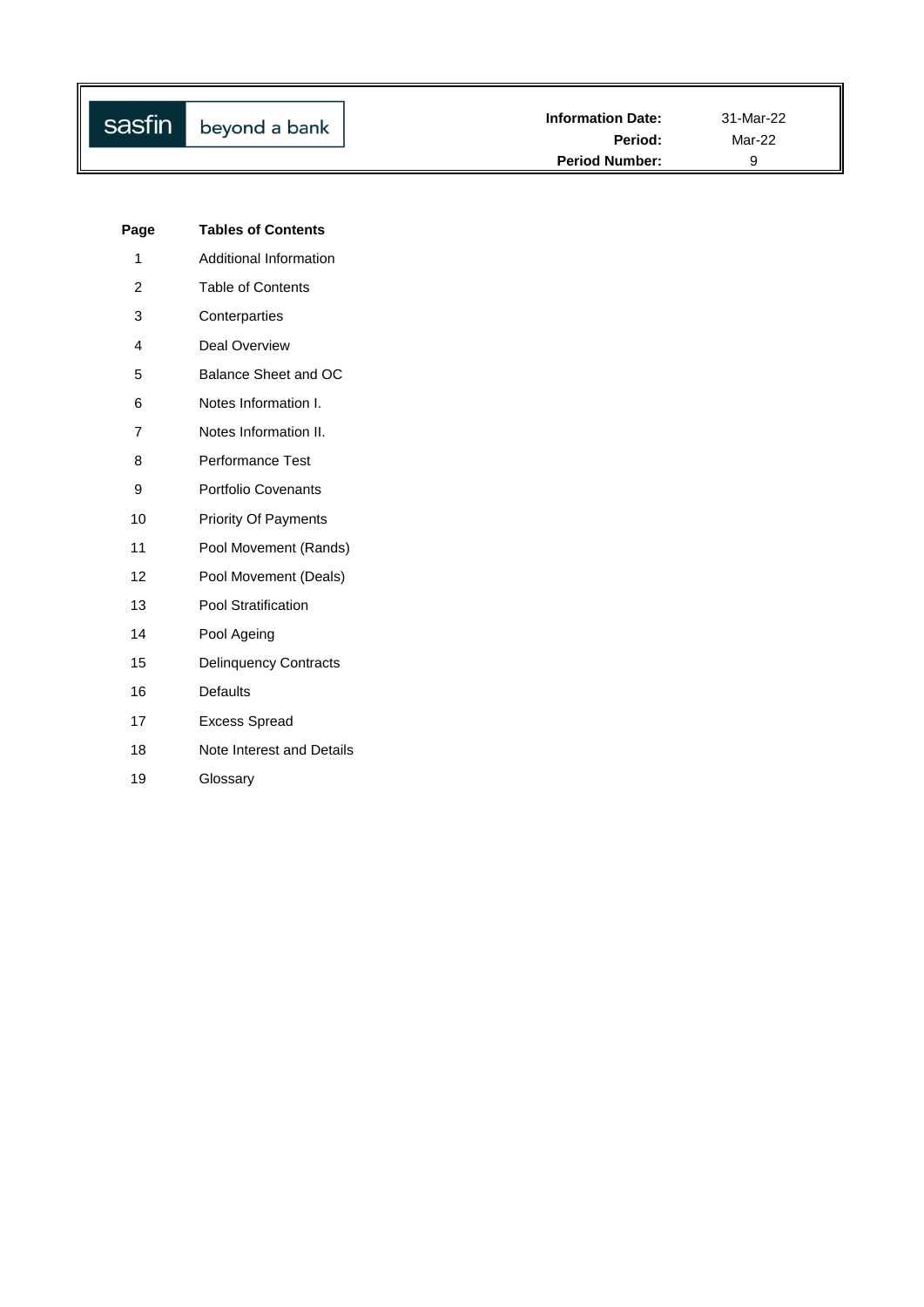**Information Date:** 2022/03/31 **Period:** Mar-22<br>**Number:** 9 **Period Number:** 

**Deal Name:**

**South African Securitisation Programme (RF) Limited - Series 2**

### **South African Securitisation Programme (RF) Ltd - Series 2 Stonehage Fleming Corporate Services (Pty) Ltd**

Sandown, Sandton Maitland Hous 1

### Series Seller, Servicer and Manager Name: **Transfering Agent:**

**Sasfin Bank Limited Nedbank Limited** Sandown, Sandton **135 Rivonia Road** 2196 Sandton, 2196 **Contact: Mr M Sassoon** South Africa

**Braampark Forum IV** Maitland House 1 2nd Floor, 33 Hoofd Street **River Park, Gloucester Road** P.O Box 1144 7700 Johannesburg 2000 [South Africa Contact: Mrs L Currie](mailto:treasury@sasfin.com) Contact: Mr B Harmse

### **Legal Adviser to the Arranger, the Issuer and the Security SPV: Independent Audiors to the Issuer and the Security SPV and**

Sandown 4 Lisbon Lane Sandton, 2196 Waterfall City P.O Box 783347 2090 Sandton, 2146

#### **Issuer: Series Security SPV:**

140 West Street **(formerly: Maitland Corporate Services (Pty) Ltd (MCS(SA))** 2196 River park, Gloucester Road P.O Box 95104 Mowbray, Cape Town, 7700 Grant Park, 2051 **PO Box 3149, Cape Town, 8000** South Africa Contact: Mr B Harmse

140 West Street (a division of Nedbank Limited)

P.O Box 1144 Johannesburg, 2000 Contact: Mr RC Hayne

#### **Paying Agent: Paying Agent: Series Standby Servicer:**

**Nedbank Limited Maitland Outsourced Securitisation Services (Proprietary) Limited** Braamfontein, 2001 Mowbray, Cape Town, South Africa

## **Edward Nathan Sonnenbergs Inc. Joint Independent Auditors to the Series Seller:** 150 West Street **PricewaterhouseCoopers Inc.**

Contact: Mr S Von Schirnding Contact: Vincent Tshikhovhokhovho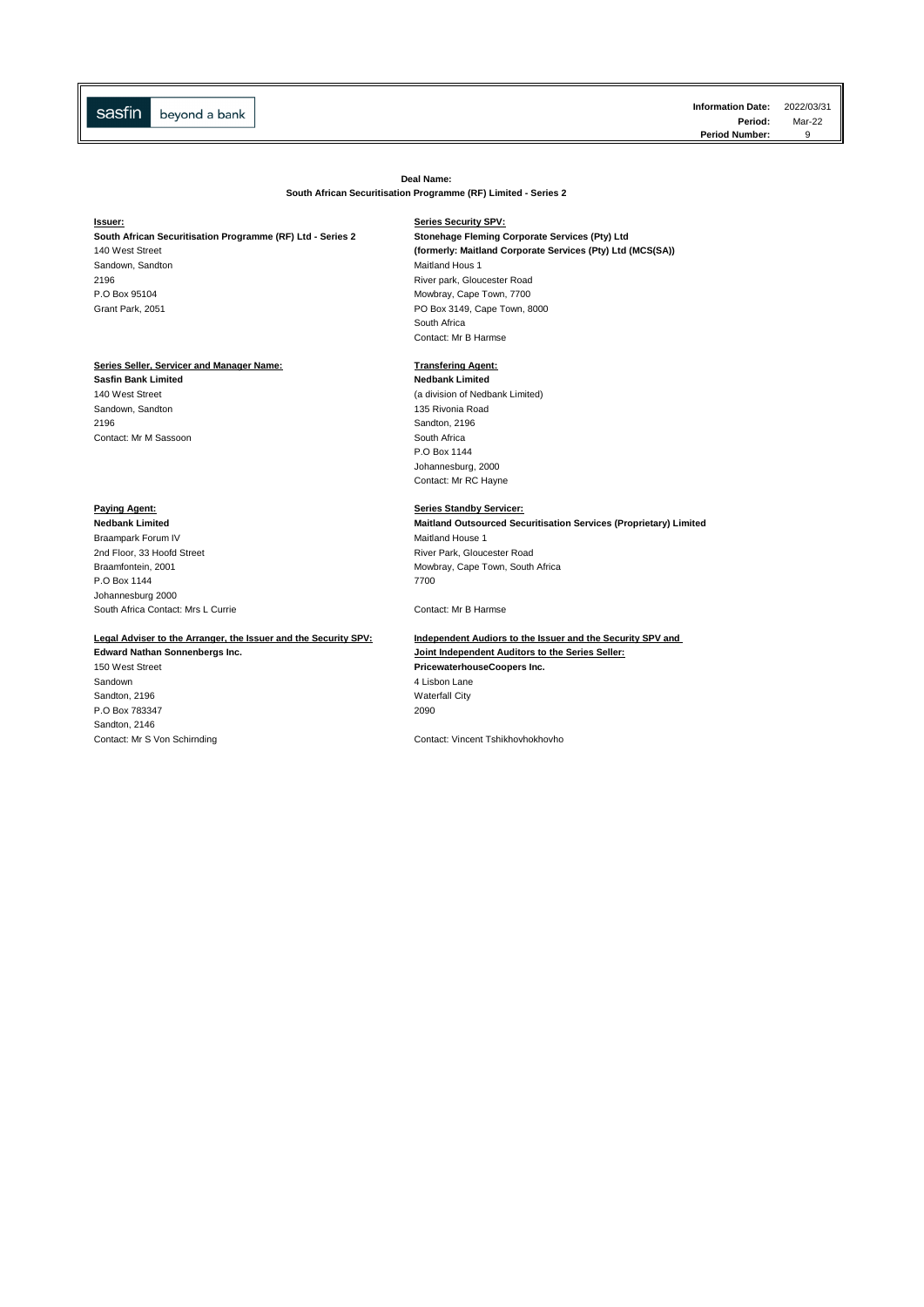| sasfin<br>beyond a bank | <b>Information Date:</b><br>Period:<br><b>Period Number:</b> | 2022/03/31<br>Mar-22 |
|-------------------------|--------------------------------------------------------------|----------------------|
|                         |                                                              |                      |

| <b>Deal Overview</b>                 |           |                                                    |           |
|--------------------------------------|-----------|----------------------------------------------------|-----------|
| <b>Reporting Period:</b>             | Mar 22    |                                                    |           |
| <b>Reporting Date:</b>               | 20-Mar-22 | <sup>20th</sup> of each month (for previous month) |           |
| <b>Reporting Frequency:</b>          | Monthly   |                                                    |           |
| <b>Period No.:</b>                   | 9         |                                                    |           |
| <b>Interest Payment Dates:</b>       |           | 20 Feb / 20 May / 20 Aug / 20 Nov                  |           |
| <b>Next payment Date:</b>            | 20-Apr-22 |                                                    |           |
| <b>Asset Collection Period:</b>      | 1-Mar-22  | until                                              | 31-Mar-22 |
| <b>Note Interest Accrual Period:</b> | 20-Feb-22 | until                                              | 20-May-22 |

| <b>Pool Information</b>               | <b>Outstanding Principal</b><br><b>Balance</b> | <b>Number of Contracts</b> |
|---------------------------------------|------------------------------------------------|----------------------------|
| <b>Outstanding Pool</b>               | 406,504,180                                    | 3520                       |
| Repurchased Operating Lease Contracts |                                                |                            |
| (cumulative since Cut Off Date)       |                                                |                            |

| <b>Type of Equipment Lease</b> | <b>Outstanding Principal</b><br><b>Percentage of Leases</b><br><b>Balance</b><br>(%) |             | <b>Percentage of Balance</b><br>(%) |
|--------------------------------|--------------------------------------------------------------------------------------|-------------|-------------------------------------|
| <b>New</b>                     | 95.17%                                                                               | 387,621,488 | 95.35%                              |
| Used                           | 4.83%                                                                                | 18,882,692  | 4.65%                               |
| <b>Total</b>                   | 100.00%                                                                              | 406,504,180 | 100.00%                             |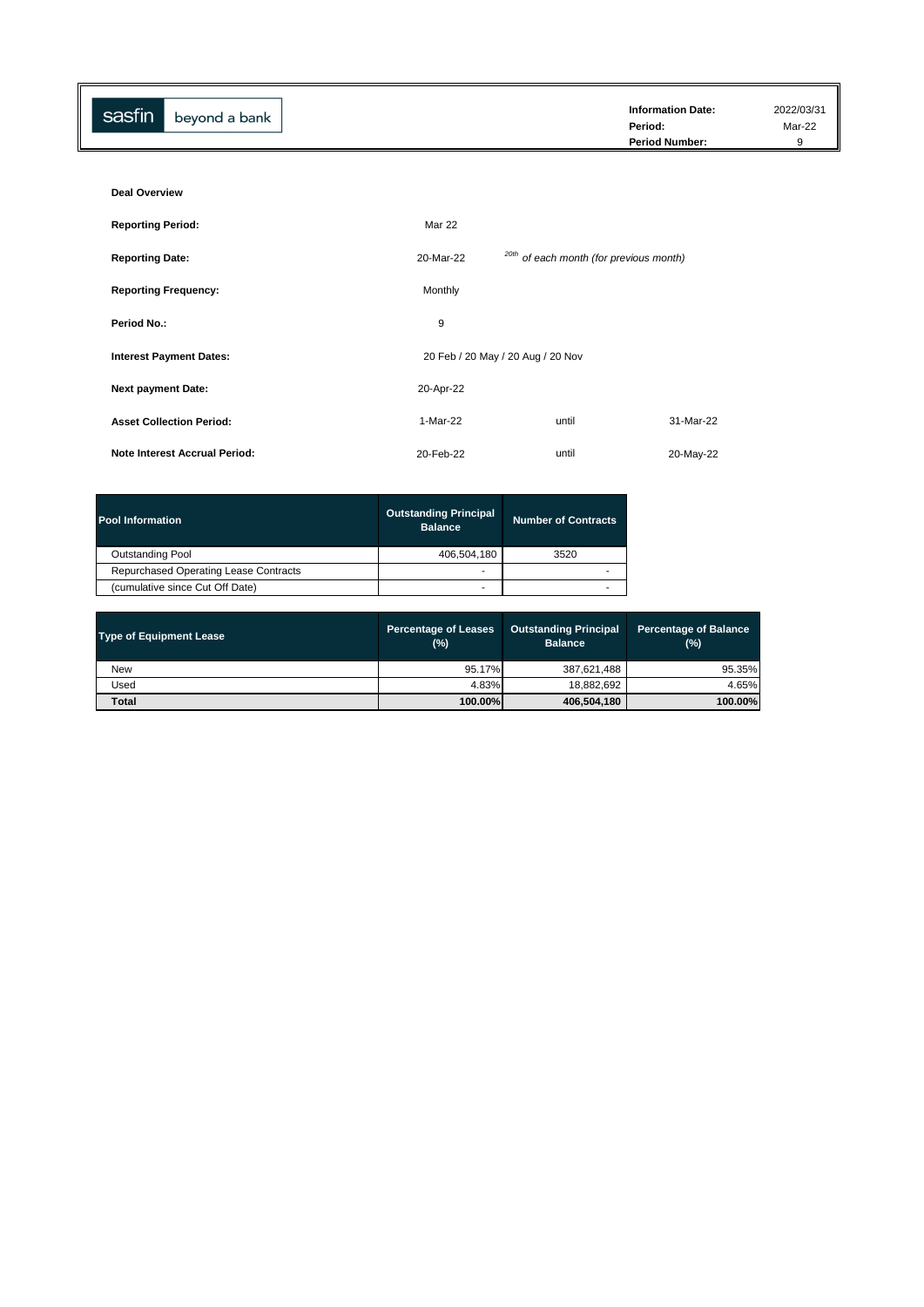| sasfin | beyond a bank | <b>Information Date:</b> | 2022/03/31 |
|--------|---------------|--------------------------|------------|
|        |               | Period:                  | Mar-22     |
|        |               | <b>Period Number:</b>    |            |
|        |               |                          |            |

| <b>ASSETS</b>                           |                 |                                      |                |
|-----------------------------------------|-----------------|--------------------------------------|----------------|
| Pool Assets                             | 406,504,180     | Pool Assets                          | 406,504,180    |
| - Instalments receivable                | 386,538,444     | Delinquents and Defaults             | $-22,960,872$  |
| - Arrear instalments receivable         | 19,965,736      |                                      |                |
| Provision for bad and doubtful advances | $-24, 155, 945$ | <b>Total Performing assets</b>       | 383,543,307.99 |
| Cash                                    | 19,569,901      |                                      |                |
| Accounts receivable                     | 2,816,329       |                                      |                |
|                                         | 404,734,466     | Notes in Issue                       | 350,000,000.00 |
|                                         |                 |                                      |                |
| <b>EQUITY AND LIABILITIES</b>           |                 | Over collateralised amount:          | 35,000,000.00  |
| Share Capital and Retained Income       | 22,352,742      | - Pool Assets                        | 33,543,307.99  |
| Notes in Issue                          | 350,000,000     | - Cash Reserves                      | 1,456,692.01   |
| Subordinated Loans                      | 35,000,000      |                                      |                |
| Deferred Tax                            | 0               | Required over collateralisation %age | 10.00%         |
| Interest and Working Capital Payable    | $-9,757,049$    |                                      |                |
| Accounts payable                        | 7,138,773       |                                      |                |
|                                         | 404,734,466     |                                      |                |
|                                         |                 |                                      |                |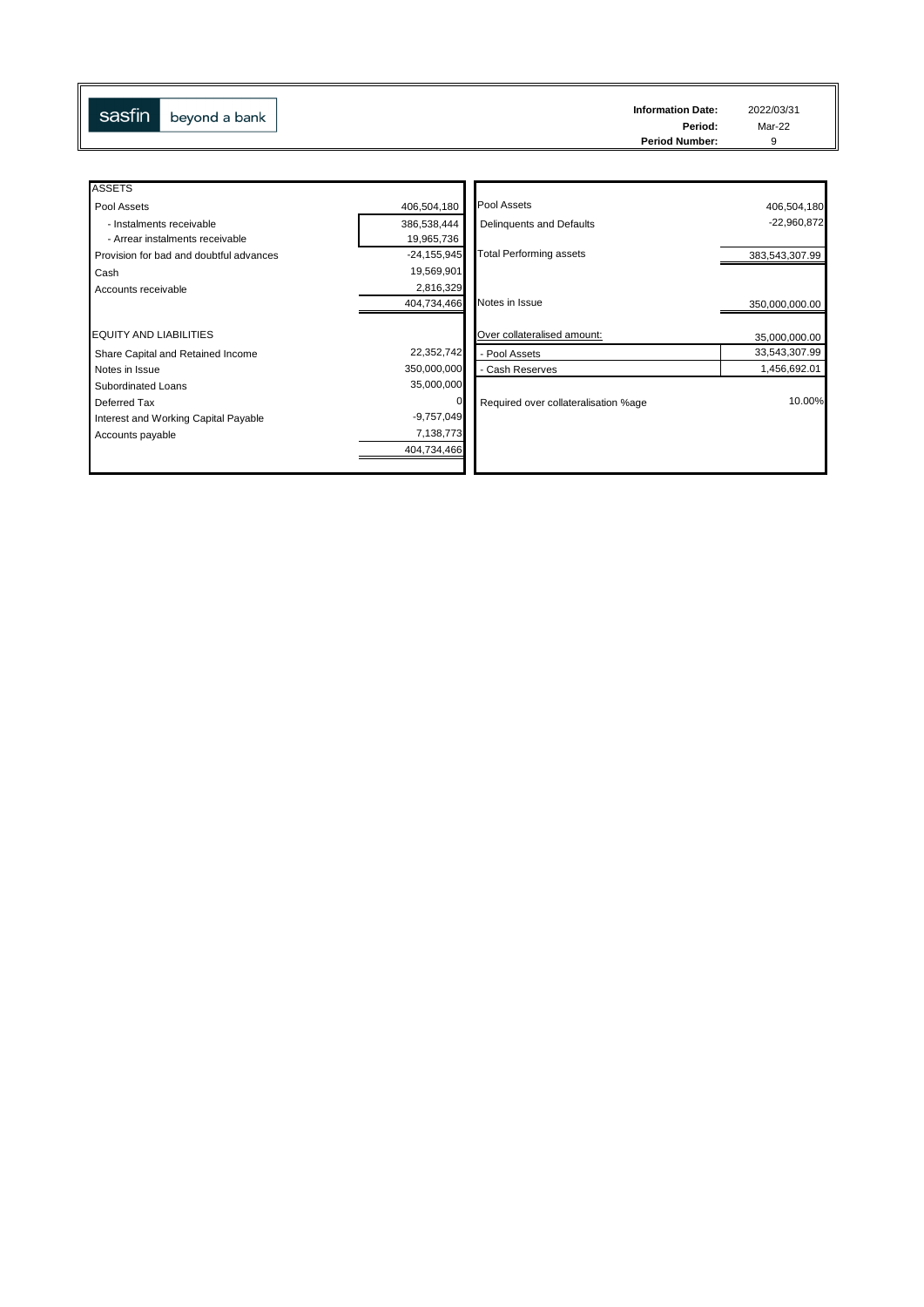| Sasfin beyond a bank | <b>Information Date:</b><br>Period: | 2022/03/31<br>Mar-22 |
|----------------------|-------------------------------------|----------------------|
|                      | <b>Period Number:</b>               |                      |

| <b>Information regarding the Notes:</b> |                     |                   |                |
|-----------------------------------------|---------------------|-------------------|----------------|
| <b>Classes of Notes</b>                 | LRFA3               | LRFB3             | LRFC3          |
|                                         |                     |                   |                |
| <b>Rating at Issue Date</b>             |                     |                   |                |
| <b>GCR</b>                              | AA(zaf)             | A(zaf)            | BBB(zaf)       |
| <b>Current Rating</b>                   |                     |                   |                |
| <b>GCR</b>                              | AAA(zaf)            | $AA+(zaf)$        | $AA$ - $(zaf)$ |
| <b>Information on Notes</b>             | LRFA3               | LRFB3             | LRFC3          |
|                                         |                     |                   |                |
| <b>Final Maturity Date</b>              | 17-Nov-25           | 17-Nov-25         | 17-Nov-25      |
| <b>Scheduled Repayment Date:</b>        | 20-Nov-22           | 20-Nov-22         | 20-Nov-22      |
| <b>Issue Date:</b>                      | 20-Nov-19           | 20-Nov-19         | 20-Nov-19      |
| ISIN:                                   | ZAG000164237        | ZAG000164211      | ZAG000164229   |
| Common Code:                            | LRFA3               | LRFB <sub>3</sub> | LRFC3          |
| Nominal Amount (ZAR):                   | 280,000,000         | 52,500,000        | 17,500,000     |
| Information on Interest                 | LRFA3               | LRFB3             | LRFC3          |
|                                         |                     |                   |                |
| First Interest Payment Date:            | 20-May-17           | 20-May-17         | 20-May-17      |
| <b>Rate Determination Date:</b>         |                     |                   |                |
| Spread/Margin:                          | 1.45%               | 1.65%             | 1.80%          |
| Index Rate:                             | 3 Month Jibar       | 3 Month Jibar     | 3 Month Jibar  |
| Fixed/Floating:                         | Floating            | Floating          | Floating       |
| <b>Current Coupon:</b>                  | 5.6420%             | 5.8420%           | 5.9920%        |
| Day Count Convention                    | <b>Actual / 365</b> | Actual / 365      | Actual / 365   |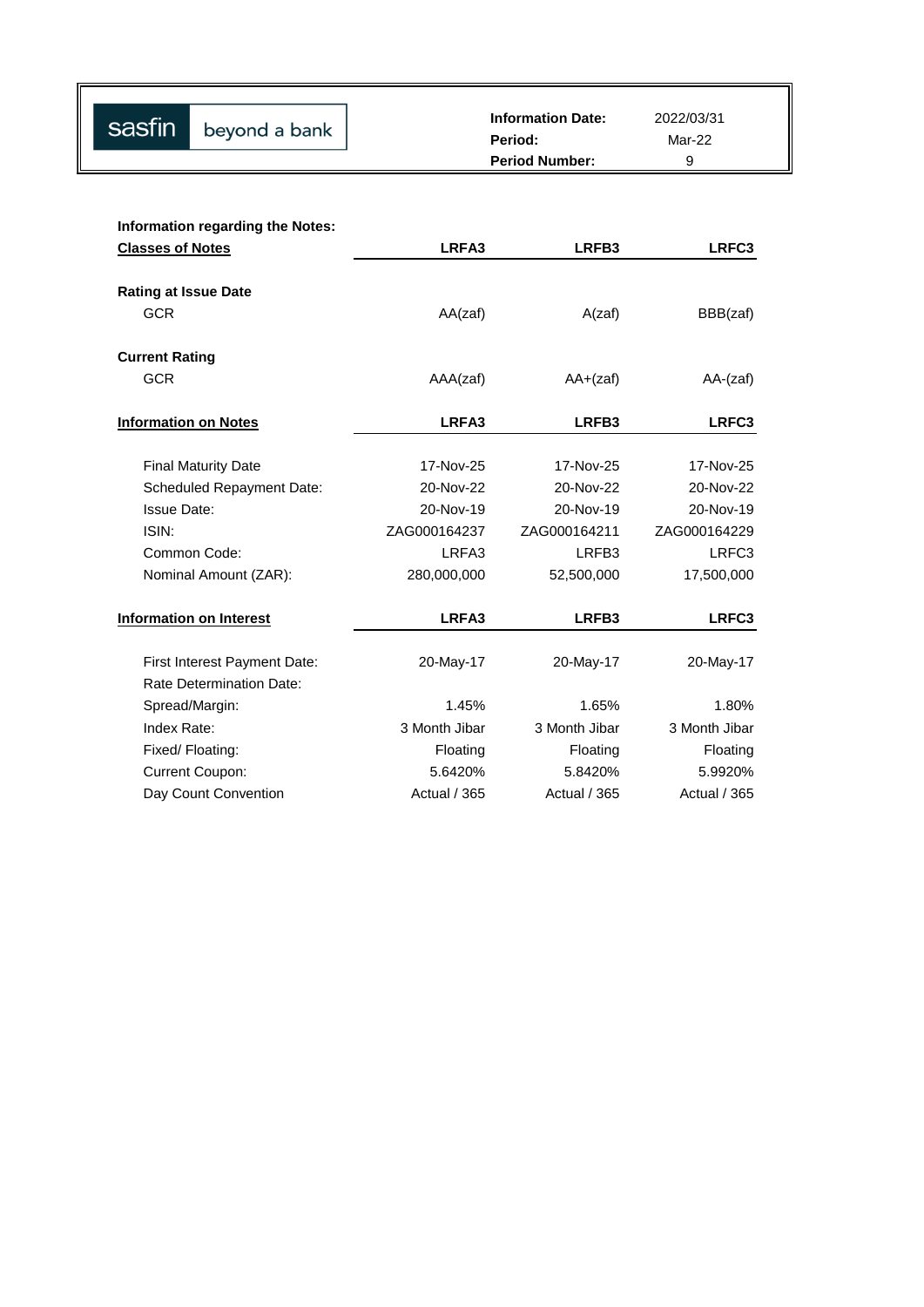| sasfin<br>beyond a bank                                                     |            |           |             | <b>Information Date:</b><br>Period:<br><b>Period Number:</b> | 2022/03/31<br>Mar-22<br>9 |
|-----------------------------------------------------------------------------|------------|-----------|-------------|--------------------------------------------------------------|---------------------------|
| Information regarding the Notes II.                                         |            |           |             |                                                              |                           |
|                                                                             |            |           | LRFA3       | LRFB3                                                        | LRFC3                     |
| <b>Monthly Period:</b>                                                      | 9          |           |             |                                                              |                           |
| <b>Next Payment Date:</b>                                                   | 20-Apr-22  |           |             |                                                              |                           |
| Interest Accrual Period (from/until):                                       | 20-Nov-21  | 20-May-22 |             |                                                              |                           |
| Days Accrued:                                                               | 181        |           |             |                                                              |                           |
| Base Interest Rate (3 Month Jibar):                                         | 4.192%     |           |             |                                                              |                           |
| Currency:                                                                   | ZAR        |           |             |                                                              |                           |
| Day Count Convention:                                                       | Actual/365 |           |             |                                                              |                           |
| <b>Interest Payments</b>                                                    |            |           | LRFA3       | LRFB3                                                        | LRFC3                     |
| Total Interest Amount of the Reporting Period - 1 July 2021 - 31 March 2022 |            |           | 11,051,853  | 2,151,536                                                    | 736,720                   |
| Paid interest - 1 July 2021 - 21 February 2022                              |            |           | 9,323,233   | 1,815,421                                                    | 621,969                   |
| <b>Unpaid Interest</b>                                                      |            |           |             |                                                              |                           |
| Unpaid interest of the Reporting period - 1 March 2022 - 31 March 2022      |            |           | 1,341,714   | 260,489                                                      | 89,059                    |
| Cumulative unpaid interest - 1 July 2021 to 31 March 2022                   |            |           | 1,728,620   | 336,115                                                      | 114,751                   |
| <b>Note Balance</b>                                                         |            |           | LRFA3       | LRFB3                                                        | LRFC3                     |
| Note Balance (Cut Off Date):                                                |            |           |             |                                                              |                           |
| Note Balance (Beginning of Period): (ZAR)                                   |            |           |             |                                                              |                           |
| Unallocated Redemption Amount from Previous Period (ZAR)                    |            |           |             |                                                              |                           |
| Available Redemtion Amount Reporting Period (ZAR)                           |            |           |             |                                                              |                           |
| Total Available Redemtion Amount (ZAR)                                      |            |           |             |                                                              |                           |
| Redemption Amount per Class                                                 |            |           |             |                                                              |                           |
| New Issue                                                                   |            |           | 280,000,000 | 52,500,000                                                   | 17,500,000                |
| Note Balance (End of Period):                                               |            |           | 280,000,000 | 52,500,000                                                   | 17,500,000                |
| Payments to Investors - Per R100'000 - Denomination                         |            |           | LRFA3       | LRFB3                                                        | LRFC3                     |
|                                                                             |            |           | 1,728,620   | 336,115                                                      | 114,751                   |
| Interest                                                                    |            |           |             |                                                              |                           |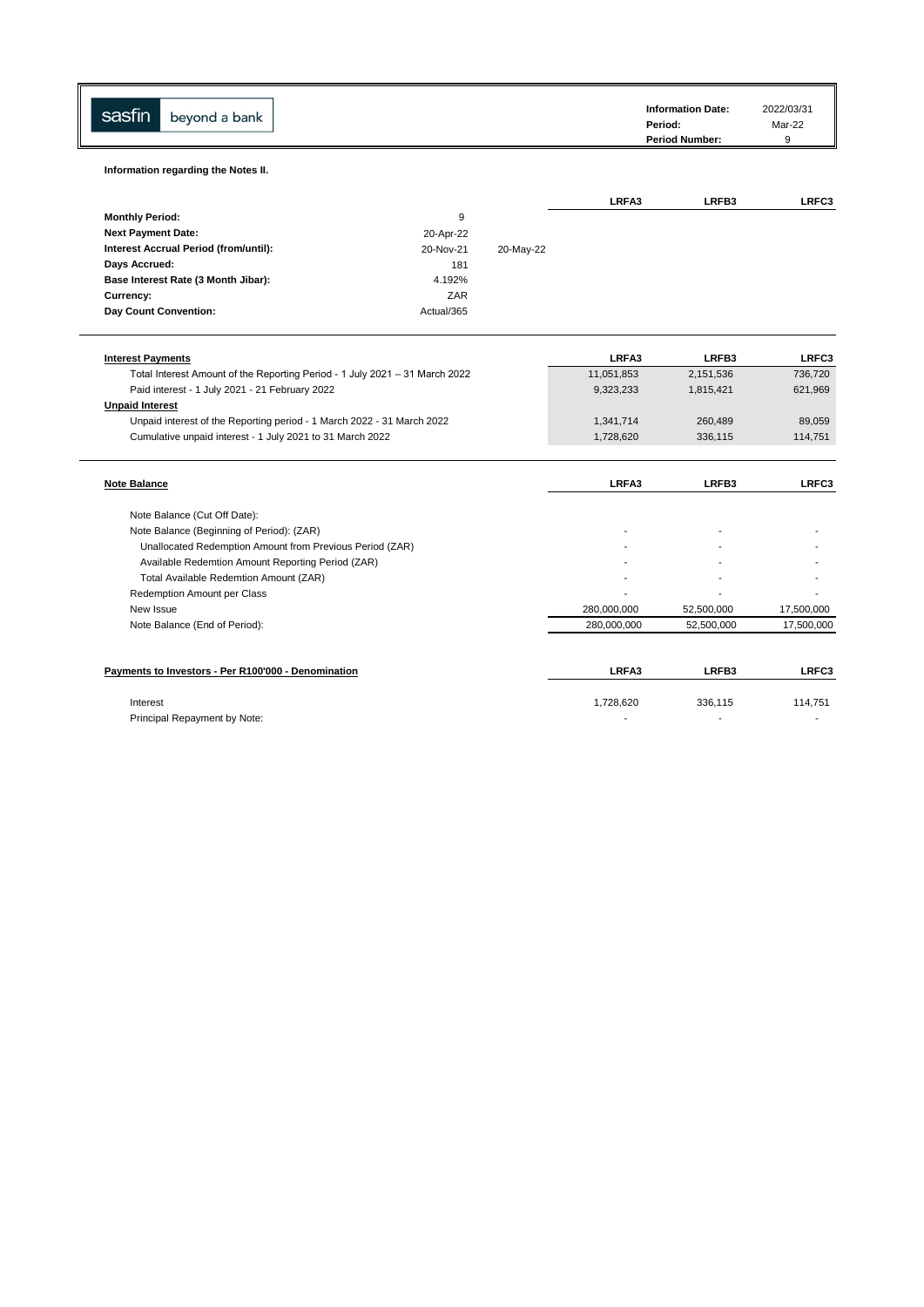| sasfin        | <b>Information Date:</b> | 2022/03/31 |
|---------------|--------------------------|------------|
| beyond a bank | Period:                  | Mar-22     |
|               | <b>Period Number:</b>    | ີ          |

|              |                                                                                                                                                                                                                                                              |                   | $Mar-22$      |                  |
|--------------|--------------------------------------------------------------------------------------------------------------------------------------------------------------------------------------------------------------------------------------------------------------|-------------------|---------------|------------------|
|              | Portfolio Concentration Limits (in relation to all of the EL as at any date)                                                                                                                                                                                 | <b>Difference</b> | <b>Actual</b> | <b>Benchmark</b> |
| 1            | the Σ NPV of EL relating to any one Lessee (including affiliates), shall not exceed 7.5% of the Σ<br>NPV of all of the EL                                                                                                                                    | <b>No</b>         | 2.01%         | 7.50%            |
| 2            | the Σ NPV of the EL relating to the 10 largest Lessees (including Affiliates of such Lessees) - by<br>NPV, shall not exceed 20% of the $\Sigma$ NPV of all the EL of the Issuer on the last day of any Due<br>Period                                         | <b>No</b>         | 10.91%        | 20.00%           |
| 3            | the Σ NPV of all EL relating to the 25 largest Lessees (including Affiliates of such Lessees) - by<br>NPV, shall not exceed 30% of the $\Sigma$ NPV of all the EL of the Issuer on the last day of any Due<br>Period                                         | <b>No</b>         | 22.32%        | 30.00%           |
| 4            | Ithe Σ NPV of all EL relating to the 50 largest Lessees (including Affiliates of such Lessees) - by<br>NPV, shall not exceed 40% of the $\Sigma$ NPV of all the EL of the Issuer on the last day of any Due<br>Period                                        | <b>No</b>         | 35.39%        | 40.00%           |
| 5            | the total number of all Lessees (excluding Lessees who are parties to EL in Default and EL with a<br>NPV of zero or less), shall be 1,000 or more;                                                                                                           | <b>No</b>         | 2,037         | 1,000            |
| 6            | the Σ NPV of Non-Scheduled Equipment shall not exceed 10% of the Σ NPV of all of the EL and<br>the Σ NPV of all such EL relating to any one Lessee (including affiliates), shall not exceed 5% of the<br>Σ NPV of all EL relating to Non-Scheduled Equipment | <b>No</b>         | 4.55%         | 10.00%           |
|              | the $\Sigma$ NPV of all EL where the Equipment is located outside the Common Monetary Area and the $\Sigma$<br>NPV of all EL which are Loan Agreements, Residual EL and Balloon EL may not exceed 5% of the<br>$\Sigma$ NPV of all of the EL                 | <b>No</b>         | 0.00%         | 5.00%            |
| $\mathsf{R}$ | Ithe Σ NPV of all EL in respect of which the Services are to be performed by a party other than the<br>Series Servicer, may not exceed 50% of the Σ NPV of all EL                                                                                            | <b>No</b>         | 4.47%         | 50.00%           |
| 9            | the Σ NPV of all EL in respect of which the Services are to be performed by one individual SND,<br>may not exceed 10% of the $\Sigma$ NPV of all EL unless such a SND has been approved by the rating<br>agency                                              | <b>No</b>         | 0.90%         | 10.00%           |
|              | and the comment of the comment of the                                                                                                                                                                                                                        |                   |               |                  |

| <b>Quantitative Eligibility Criteria</b>                                                                                                             |    |        |        |
|------------------------------------------------------------------------------------------------------------------------------------------------------|----|--------|--------|
| 4.2.20 no EL payment is subject to an escalation in excess of 15% per annum                                                                          | No | 15.00% | 15.00% |
| 4.2.24 the original term of the relevant EL is not shorter than 6 months and the weighted ave<br>remaining term for all EL does not exceed 60 months | No | 31     | 60     |
| 14.2.31 the discount rate is not less than Prime minus 1%                                                                                            | No | 8.75%  | 6.75%  |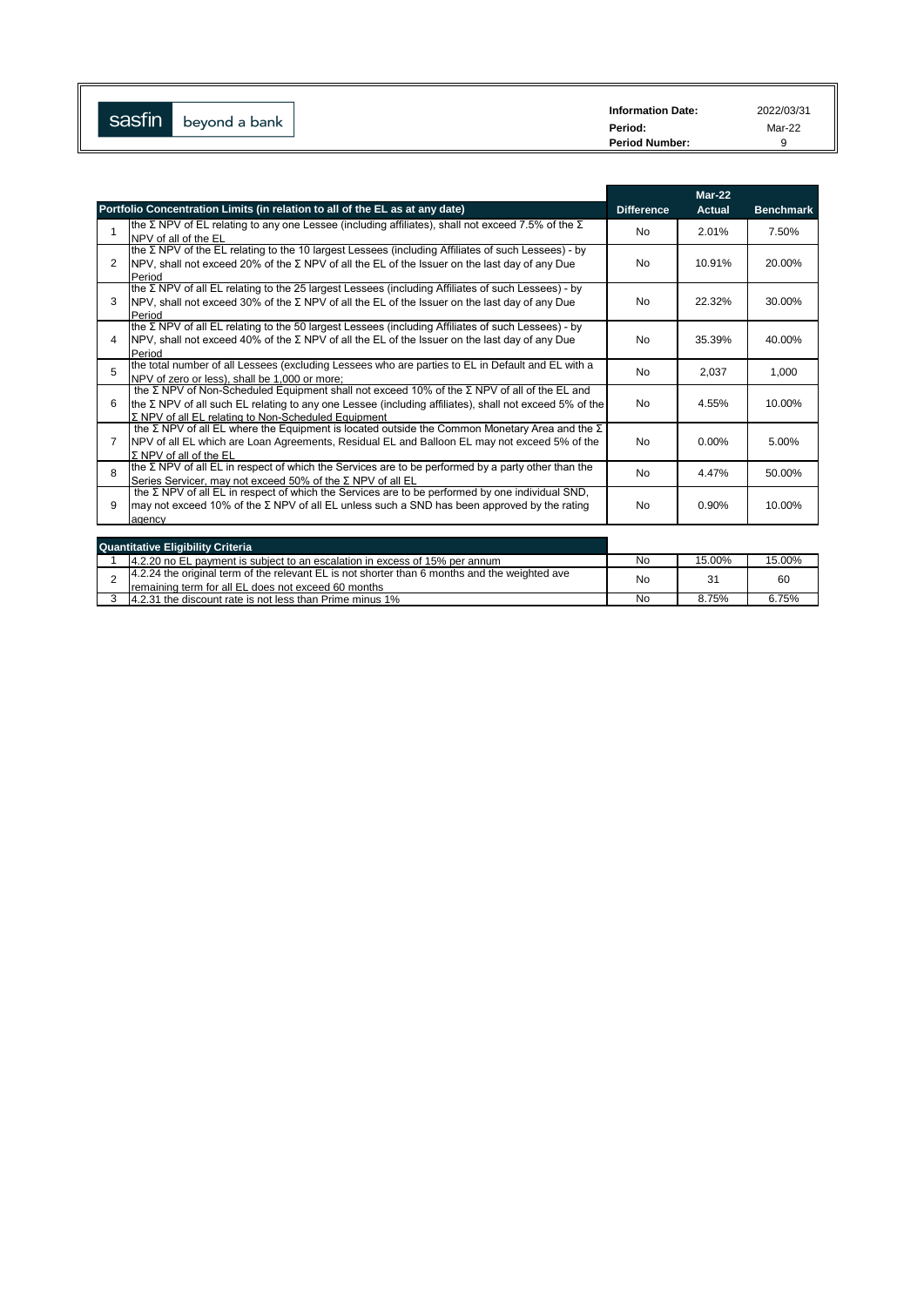| sasfin | beyond a bank | <b>Information Date:</b><br>Period: | 2022/03/31<br>Mar-22 |
|--------|---------------|-------------------------------------|----------------------|
|        |               | <b>Period Number:</b>               | a                    |

SOUTH AFRICAN SECURITISATION PROGRAMME (PTY) LIMITED - SERIES 2<br>PAYMENT SCHEDULE FOR PAYMENT DUE 20 APRIL 2022<br>TRANSACTION ACCOUNT<br>PRIORITY OF PAYMENTS - PRE ENFORCEMENT (REVOLVING)

|                             |                                                                      | 21-Mar-22         | 20-Apr-22                |   |                 |
|-----------------------------|----------------------------------------------------------------------|-------------------|--------------------------|---|-----------------|
| <b>Priority of Payments</b> |                                                                      |                   |                          |   | Remaining       |
| Level                       | Funds available for distribution                                     | 31,447,293.27     | 36,460,694.12            | R | 36,460,694.12   |
| Funds available             |                                                                      |                   |                          |   |                 |
| First                       | Statutory Expenses - Income Tax                                      | (186, 017.64)     | (64, 154.96)             | R | 36,396,539.16   |
| First                       | Provisional tax payment                                              |                   |                          | R | 36,396,539.16   |
| First                       | Statutory Expenses - VAT                                             |                   |                          | R | 36,396,539.16   |
| First                       | Statutory Expenses - VAT on Top-up previous month                    | (1,856,706.54)    | (2,271,833.07)           | R | 34,124,706.09   |
| First                       | Statutory Expenses - Additional Provisional Tax less refund received |                   |                          | R | 34, 124, 706.09 |
| Second                      | Security SPV Expenses                                                |                   |                          | R | 34, 124, 706.09 |
| Third                       | Servicer, Backup Servicer & Series Manager Expenses                  | (627, 376.77)     | (618,272.13)             | R | 33,506,433.96   |
| Fourth                      | Other Creditors                                                      | (690,000.00)      |                          | R | 33,506,433.96   |
| Film                        | Hedging & Liquidity Facility (Prime JIBAR swap)                      |                   |                          | R | 33,506,433.96   |
| Fith                        | Fixed rate swap                                                      |                   | $\overline{a}$           | R | 33,506,433.96   |
| Sixth                       | <b>LRFA2 Interest</b>                                                | (1,947,649.32)    | (3,852,017.53)           | R | 29.654.416.42   |
| Sodh                        | <b>LRFB2 Interest</b>                                                | (378, 129.45)     | (747, 856.03)            | R | 28,906,560.40   |
| Sixth                       | LRFC2 Interest                                                       | (129.279.45)      | (255,686.03)             | R | 28,650,874.37   |
| Sodh                        | Provision for interest - 20 days in November 14                      |                   | $\overline{\phantom{a}}$ | R | 28,650,874.37   |
| Seventh                     | Note Capital (if applicable)                                         |                   |                          | R | 28,650,874.37   |
| Eighth                      | Replenish Reserve Account                                            |                   |                          | R | 28,650,874.37   |
| Ninth                       | Purchase of Additional Equipment Leases                              | (15, 145, 553.80) | (20, 570, 222.17)        | R | 8,080,652.20    |
| Tenth                       | Release/(Replenish) Arrear Reserve Account                           | 165,484.61        | 564,637.16               | R | 8,645,289.36    |
| Eleventh                    | SPEIH Subordinated loan interest                                     | (408, 922.74)     | (817,845.48)             | R | 7,827,443.88    |
| Twelve                      | Junior Subordinated Loans Interest                                   |                   |                          | R | 7,827,443.88    |
| Thirteenth                  | Capital repayment on SPEIH Subordinated loan                         |                   |                          | R | 7,827,443.88    |
| Fourteenth                  | Capital repayment on Junior Subordinated Ioans                       |                   |                          | R | 7,827,443.88    |
| Fifteenth                   | Residual Equipment Lease Amount + Interest                           |                   |                          | R | 7,827,443.88    |
| Fifteenth                   | Sellers Advance                                                      | (176, 585.54)     | (291,000.52)             | R | 7,536,443.36    |
| Fifteenth                   | Sellers Advance Interest                                             | (4,226.46)        | (4,696.44)               | R | 7,531,746.92    |
| Fifteenth                   | Residual Eq Lease Loan Interest                                      |                   |                          | R | 7,531,746.92    |
| Fifteenth                   | Net on Replacement Equipment Leases                                  |                   |                          | R | 7,531,746.92    |
| Sixteenth                   | Other Expenses above cap                                             |                   |                          | R | 7,531,746.92    |
| Seventeenth                 | Hedging Costs - Termination upon default                             |                   |                          | R | 7,531,746.92    |
| Eighteenth                  | Sasfin Revenue Amount                                                | (1,758,395.69)    | (3,429,242.48)           | R | 4,102,504.44    |
| Nineteenth                  | SPEIH First Loss Loan Interest                                       |                   |                          | R | 4,102,504.44    |
| Nineteenth                  | SPEIH First Loss Loan Redemption                                     |                   |                          | R | 4,102,504.44    |
| Twentieth                   | Preference Share dividend & STC                                      |                   |                          | R | 4,102,504.44    |
| <b>Twenty First</b>         | <b>Permitted Investments</b>                                         | (8,303,934.49)    | (4, 102, 504.44)         | R |                 |
| <b>Twenty Second</b>        | Ordinary Share Dividend & STC                                        |                   |                          | R |                 |
|                             |                                                                      |                   |                          |   |                 |

**Closing Total** u<del>Signed b</del>y

Dusigan Govender

Daidoo

We hereby authorise for payment <br>duly authorised hereto<br>for and on behalf of the South African Securitisation Programme (RF) Ltd<br>(Series Manager)<br>Date : 20 April 2022

Date :

20 April 2022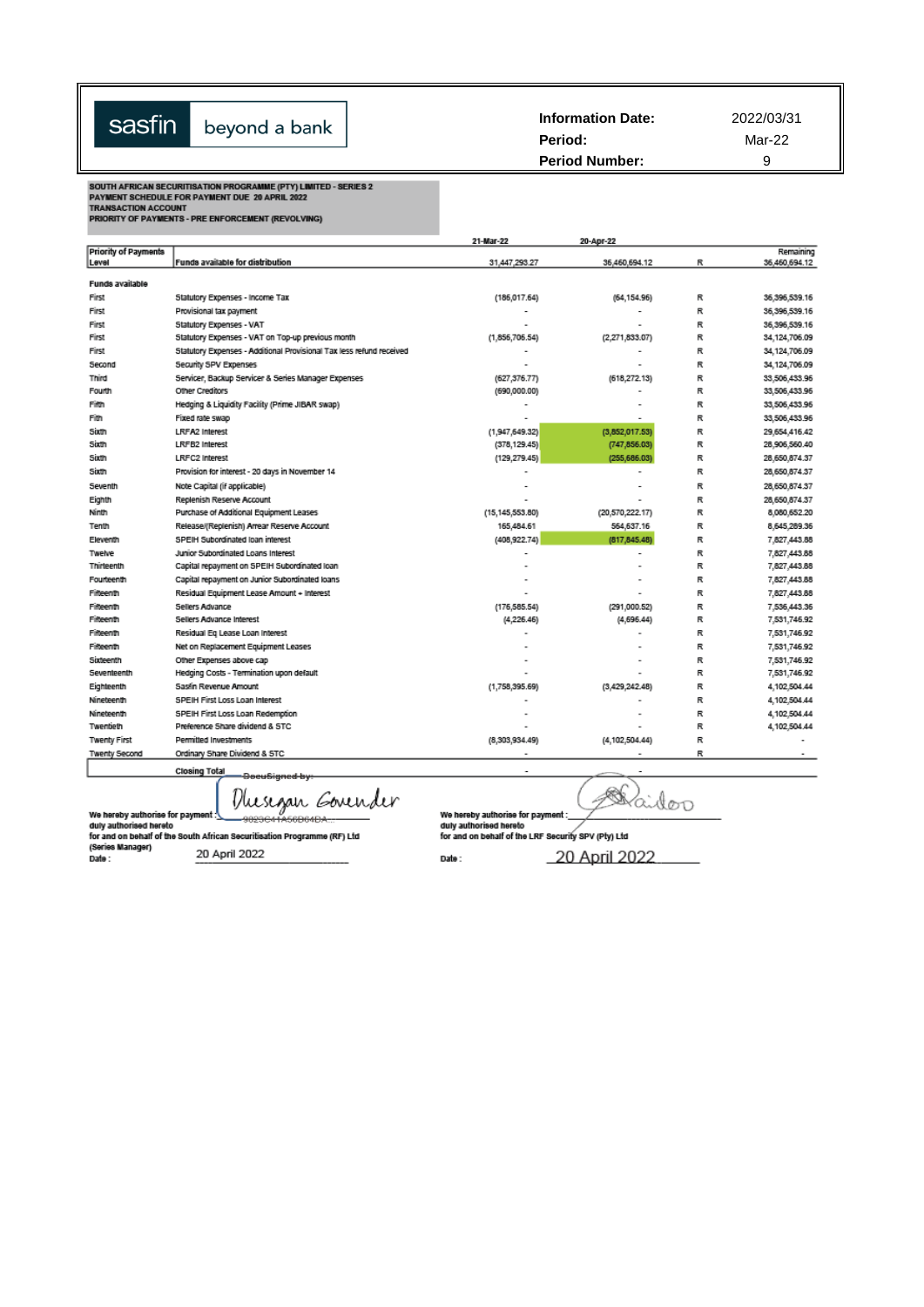| asfin | beyond a bank |
|-------|---------------|
|       |               |

**Information Date:** 2022/03/31 **Period:** Mar-22 **Period Num** 

#### **Performance Test** Amortisation events:

a) the occurrence of a Servicer Event of Default; or

b) the occurrence of a Breach of a Performance Test; or

- 
- a) the occurrence of a Reserve Hund. Test Event, or στο συναία το του από το στονοτιστοποιο του στο γιατοπικό<br>(2.50% of the Σ outstanding Principal Amount of Notes) required on any Payment Date or the balance of the
- Arrears Reserve Target Amount means:
- a) at the Restatement Date or on any Measurement Date thereafter during the Revolving Period, an amount equal to the Σ NPV of the Delinquent EL; or
- b) during the Amortisation Period, an amount equal to zero; or
- c) during the Post-Enforcement Period, an amount equal to zero;
- b) the occurrence of a Net Default Test Event; or
- means an event where the Net Default Test exceeds 4.000% the net of the following:
- 
- a) the Σ NPV of EL in Default which occurred in the past month ending on the last day of that Due Period: less
- b) the Σ amount of the Recoveries collected in the past month ending on the last day of that Due Period; divided by the Σ of<br>c) the average NPV of EL for the past 12 months ending on the last day of that Due Period.
- c) the occurrence of a Yield Test Event

means an event where Prime plus 3.5% exceeds the Yield Test

Yield test means, for purposes of and as at a Payment Date

a) the Yield or the Due Period inmediately receding that Payment Date last any symemats of the mass of the comparents incomparents in terms of the Related Agreements for the Due Period preceding that Payment Date in terms

c) 12 (twelve)

c) the occurrence of the first failure by the issuer to redeem in full, on a Scheduled Maturity Date, one or more Tranches of Notes having that Scheduled Maturity Date

d) a Hedge Counterparty Default

|           | <b>Reserve Fund Tests</b>                                                                                                                                                                                                     |           |           |                                                                                                                      | <b>Reserve Fund Tests 4</b> | <b>Net Default Test</b>                       |  |  |            | Yiold Tost                                    |        |  |  |
|-----------|-------------------------------------------------------------------------------------------------------------------------------------------------------------------------------------------------------------------------------|-----------|-----------|----------------------------------------------------------------------------------------------------------------------|-----------------------------|-----------------------------------------------|--|--|------------|-----------------------------------------------|--------|--|--|
|           | ent and the search of the server of the search of the search of the search of the search of the search of the search of the search of the search of the search of the search of the search of the search of the search of the |           |           |                                                                                                                      |                             |                                               |  |  |            |                                               |        |  |  |
| 31-Mar-22 |                                                                                                                                                                                                                               | 8,750,000 | 8,750,000 | <b>Solution Service Street Service Street Service Street Street Street Street Street Street Street Street Street</b> | 2,001,080                   | 2,001,080 119,380 693,679 412,259,126 -0.699% |  |  | 4.000% Yes | 11.250%<br>$\sim$ 11.200 $\sim$ 11.200 $\sim$ | 19.16% |  |  |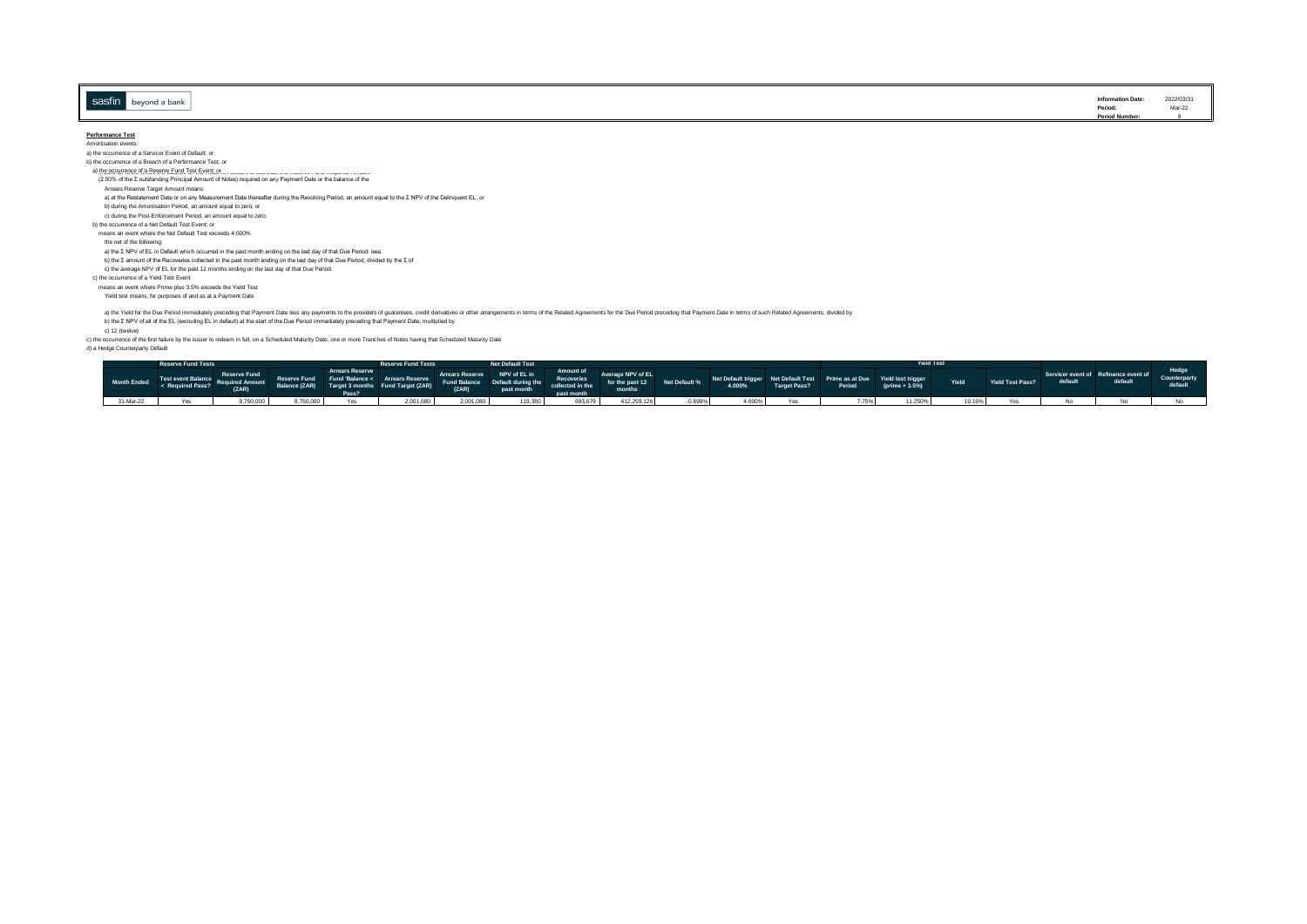| $\overline{\phantom{a}}$<br>sasfin' | bevond a bank | <b>Information Date:</b> | 2022/03/3                                     |
|-------------------------------------|---------------|--------------------------|-----------------------------------------------|
|                                     |               | Period:                  | Mar-22<br>the contract of the contract of the |
|                                     |               | <b>Period Number:</b>    |                                               |

**Collateral Pool Movement in Rand Values (R')**

| Month Ended | <b>Opening balance</b> | Top-ups <sup>1</sup> | <b>Reloads</b> | Replacements<br>(warranty breach) | Repurchases and Repurchases and Capital portion of<br><b>Replacements</b> | instalments | Early settlements arrears/Prepaymen | Change in | Interest on arrears<br>& other | Cancelled deals | Write-offs | <b>Closing balance</b> |
|-------------|------------------------|----------------------|----------------|-----------------------------------|---------------------------------------------------------------------------|-------------|-------------------------------------|-----------|--------------------------------|-----------------|------------|------------------------|
| 31-Mar-22   | 412.597.355.71         | 15,083,465.12        | 0.00           |                                   |                                                                           |             |                                     |           |                                | 0.00            | 36,820.29  | 406,504,180            |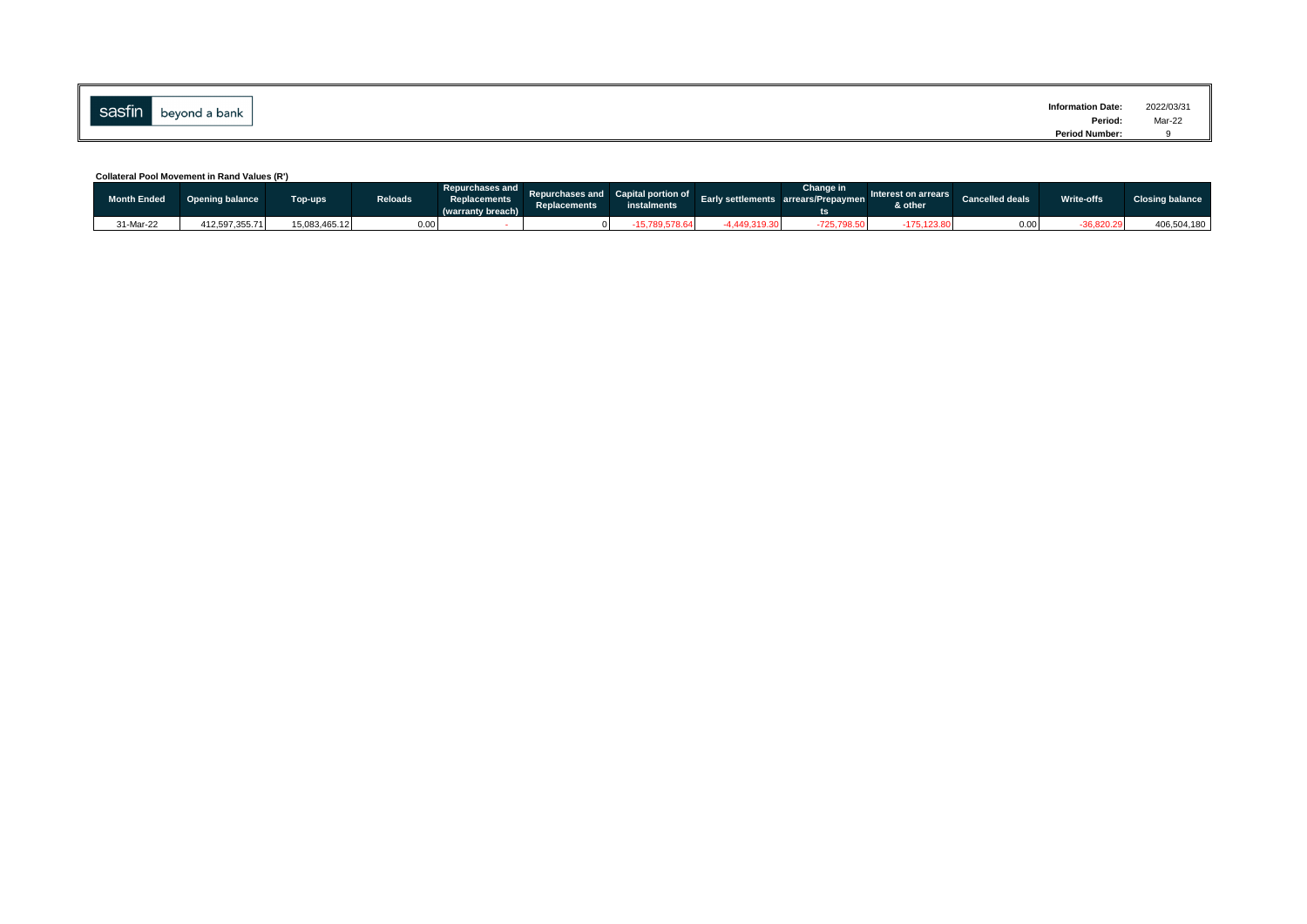| sasfin | beyond a bank |
|--------|---------------|
|        |               |

**Collateral Pool Movement in Number of Deals**

| <b>Month Ended</b> | <b>Opening Balance</b> | Top-ups | <b>Repurchases and</b><br><b>Replacements</b><br>(Warranty Breach) | Repurchases and<br><b>Replacements</b> | <b>Early settlements</b> | Write-offs | <b>Closing balance</b> | <b>Reloads</b> | Prepayments | Arrears & other |
|--------------------|------------------------|---------|--------------------------------------------------------------------|----------------------------------------|--------------------------|------------|------------------------|----------------|-------------|-----------------|
| 31-Jul-20          | 5,483                  | 27      |                                                                    | 9                                      | $-15$                    |            | 5,500                  |                |             |                 |
| 31-Aug-20          | 5,500                  | 15      | n                                                                  |                                        | $-2$                     |            | 5.513                  |                |             |                 |
| 30-Sep-20          | 5,513                  | 92      | 0                                                                  | 0                                      | -4                       |            | 5,601                  |                |             |                 |
| 31-Oct-20          | 5,601                  | 126     | n                                                                  | Λ                                      | $-17$                    |            | 5,710                  |                |             |                 |
| 30-Nov-20          | 5,710                  | 51      | በ                                                                  |                                        | -4                       |            | 5,757                  |                |             |                 |
| 31-Dec-20          | 5.757                  | 39      | o                                                                  |                                        | -4                       |            | 5,800                  |                |             |                 |
| 31-Jan-21          | 5,800                  | 9       | ×                                                                  | $\mathfrak{p}$                         | $-3$                     |            | 5,807                  |                |             |                 |
| 28-Feb-21          | 5,807                  | 19      | n                                                                  |                                        | -2                       |            | 5,824                  |                |             |                 |
| 31-Mar-21          | 5,824                  | 32      | በ                                                                  | Λ                                      | -2                       |            | 5,854                  |                |             |                 |
| 30-Apr-21          | 5,854                  | 50      |                                                                    |                                        |                          |            | 5,905                  |                |             |                 |
| 31-May-21          | 5,905                  | 30      | በ                                                                  |                                        |                          |            | 5,939                  |                |             |                 |
| 30-Jun-21          | 5,939                  | 30      | O                                                                  | 0                                      | 45                       |            | 6,014                  |                |             |                 |
| 31-Jul-21          | 6,014                  | 33      | o                                                                  |                                        | $-34$                    |            | 6,013                  |                |             |                 |
| 31-Aug-21          | 6,013                  | 23      | o                                                                  | Λ                                      | ာ                        |            | 6.038                  |                |             |                 |
| 30-Sep-21          | 6,038                  | 22      | o                                                                  | Λ                                      | -2                       |            | 6,058                  |                |             |                 |
| 31-Oct-21          | 6,058                  | 31      |                                                                    |                                        | -3                       |            | 6,086                  |                |             |                 |
| 30-Nov-21          | 6,086                  | 51      | Ō                                                                  |                                        | $-2,494$                 |            | 3,643                  |                |             |                 |
| 31-Dec-21          | 3,643                  | 13      | 0                                                                  | $\Omega$                               | $-75$                    |            | 3,581                  |                |             |                 |
| 31-Jan-22          | 3,581                  | 34      | 0                                                                  | 0                                      | $-39$                    |            | 3,576                  |                |             |                 |
| 28-Feb-22          | 3,576                  | 24      | 0                                                                  | 0                                      | $-22$                    |            | 3,578                  |                |             |                 |
| 31-Mar-22          | 3,578                  | 37      | $\Omega$                                                           | $\Omega$                               | $-95$                    |            | 3,520                  |                |             |                 |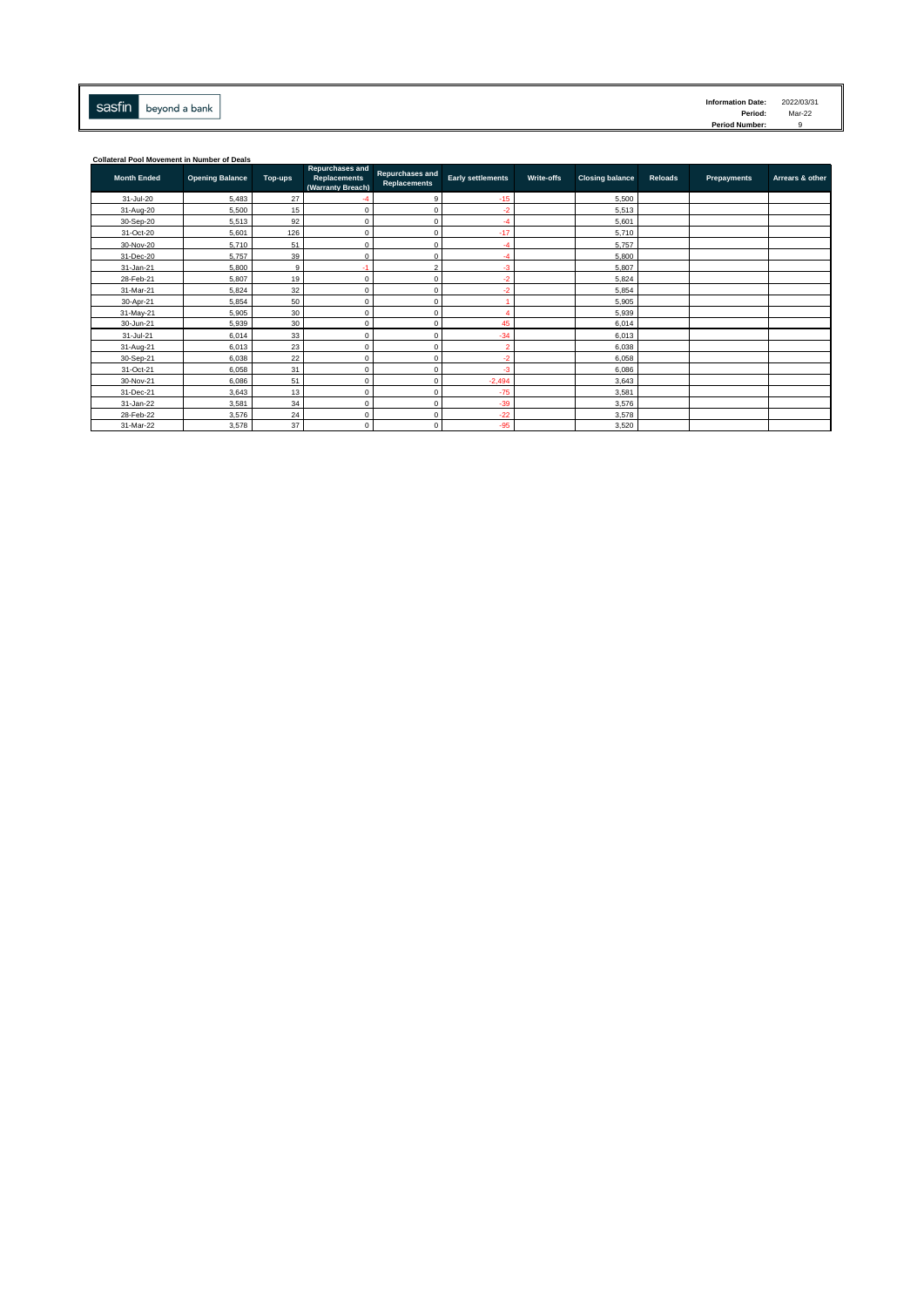| sasfin | beyond a bank | <b>Information Date:</b><br>Period: | 2022/03/31<br>Mar-22 |
|--------|---------------|-------------------------------------|----------------------|
|        |               | <b>Period Number:</b>               |                      |

|                                          | <b>SASP POOL STRATIFICATION: Series 2</b> |
|------------------------------------------|-------------------------------------------|
|                                          | <b>NORMAL RENTALS</b>                     |
|                                          | 31-Mar-22                                 |
| <b>Number of Equipment Leases</b>        | 3,520                                     |
| <b>Total NPV</b>                         | 406,504,180                               |
| Average NPV                              | 115,484.14                                |
| Weighted average original term - months  | 54.54                                     |
| Weighted average remaining term - months | 31.19                                     |
| Weighted average seasoning - months      | 23.35                                     |
| Prime rate at month end                  | 7.75%                                     |
| Weighted average yield                   | 12.37%                                    |
| % of high prime leases by value          | 42.12%                                    |
| % of Super Non Disclosed Deals by value  | 4.47%                                     |
| % of leases paid monthly by value        | 100.00%                                   |
| % of leases paid in advance by value     | 53.10%                                    |
| % of leases paid by debit order by value | 88.26%                                    |

|                          | Rate types |        |                 |        |
|--------------------------|------------|--------|-----------------|--------|
| 1) - Interest rate types | # of Deals | % tage | Current NPV (R) | % tage |
|                          | 3.520      | 100%   | 406,504,180     | 100%   |
| <b>Fixed Rate</b>        |            | 0%     | 153,875         | 0%     |
| <b>Float Rate</b>        | 1,489      | 42%    | 235,140,501     | 58%    |
| <b>High Prime</b>        | 2,029      | 58%    | 171,209,805     | 42%    |

|                                   | <b>Rate stratification</b> |        |                 |        |  |
|-----------------------------------|----------------------------|--------|-----------------|--------|--|
| 2) - Interest rate stratification | # of Deals                 | % tage | Current NPV (R) | % tage |  |
|                                   | 3.520                      | 100%   | 406,504,180     | 100%   |  |
| < Prime                           |                            | 0%     |                 | 0%     |  |
| $\ge$ Prime < Prime plus 1%       | 4                          | 0%     | 2,314,553       | 1%     |  |
| >=Prime plus 1% < Prime plus 3%   | 139                        | 4%     | 54,402,237      | 13%    |  |
| >=Prime plus 3% < Prime plus 4.5% | 394                        | 11%    | 154,365,716     | 38%    |  |
| >=Prime plus 4.5% < Prime plus 6% | 684                        | 19%    | 98,929,902      | 24%    |  |
| $\ge$ Prime plus 6%               | 2,299                      | 65%    | 96,491,772      | 24%    |  |

|                                                                    |            |        | <b>SICC Desc</b> |        |
|--------------------------------------------------------------------|------------|--------|------------------|--------|
| 3) - SICC decsription                                              | # of Deals | % tage | Current NPV (R)  | % tage |
|                                                                    | 3,520      | 100%   | 406,504,180      | 100%   |
| AGRICULTURE, HUNTING, FORESTRY AND FISHING                         | 93         | 3%     | 26,824,414       | 7%     |
| COMMUNITY, SOCIAL AND PERSONAL SERVICES                            | 924        | 26%    | 46,424,203       | 11%    |
| <b>CONSTRUCTION</b>                                                | 114        | 3%     | 21,443,037       | 5%     |
| ELECTRICITY, GAS AND WATER SUPPLY                                  | 29         | 1%     | 8,292,495        | 2%     |
| FINANCIAL INTERMEDIATION, INSURANCE, REAL ESTATE AND BUSINESS SERY | 699        | 20%    | 56,162,796       | 14%    |
| <b>MANUFACTURING</b>                                               | 575        | 16%    | 91,058,410       | 22%    |
| MINING AND QUARRYING                                               | 69         | 2%     | 14,231,117       | 4%     |
| PRIVATE HOUSEHOLDS, EXTERRITORIAL ORGANISATIONS, REPRESENTATIVES   | 33         | 1%     | 3,287,811        | 1%     |
| TRANSPORT, STORAGE AND COMMUNICATION                               | 263        | 7%     | 66,648,761       | 16%    |
| WHOLESALE AND RETAIL TRADE; REPAIR OF MOTOR VEHICLES, MOTOR CYCL   | 721        | 20%    | 72,131,137       | 18%    |
| <b>SUNDRY</b>                                                      |            | 0%     |                  | 0%     |

|                      | <b>Instl Type</b> |        |                 |        |
|----------------------|-------------------|--------|-----------------|--------|
| 4) - Instalment type | # of Deals        | % tage | Current NPV (R) | % tage |
|                      | 3,520             | 100%   | 406,504,180     | 100%   |
| ADV                  | 2,996             | 85%    | 215,870,512     | 53%    |
| ARR                  | 524               | 15%    | 190,633,668     | 47%    |

| 5) - Payment frequency | <b>Pay Freq</b>          |        |                          |        |
|------------------------|--------------------------|--------|--------------------------|--------|
|                        | # of Deals               | % tage | Current NPV (R)          | % tage |
|                        | 3,520                    | 100%   | 406,504,180              | 100%   |
| Annually               | -                        | 0%     | -                        | 0%     |
| Monthly                | 3,520                    | 100%   | 406,504,180              | 100%   |
| Quarterly              | $\overline{\phantom{a}}$ | 0%     | $\overline{\phantom{a}}$ | 0%     |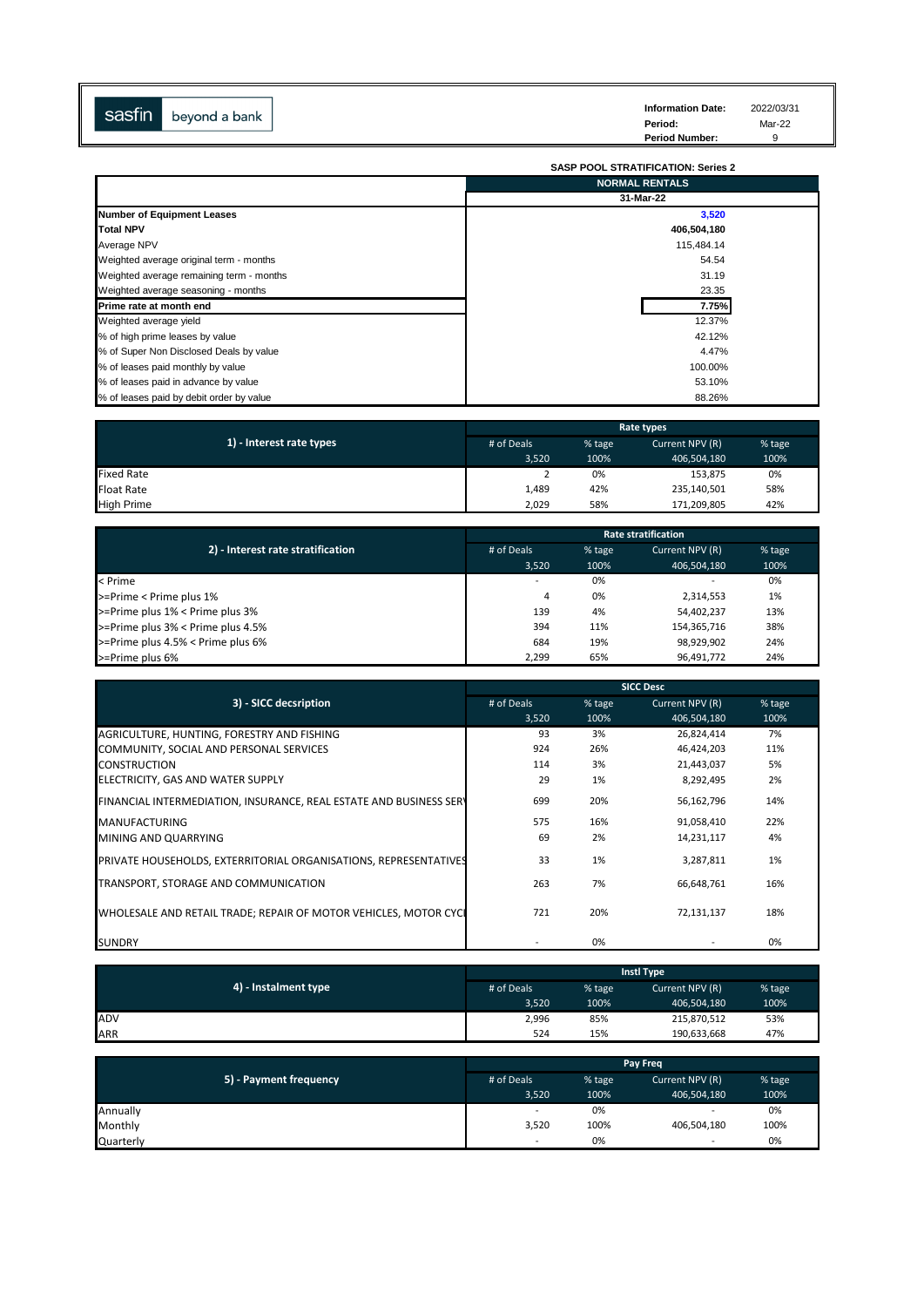| 6) - Residual amount | <b>Residual Amt</b> |        |                 |        |
|----------------------|---------------------|--------|-----------------|--------|
|                      | # of Deals          | % tage | Current NPV (R) | % tage |
|                      | 3,520               | 100%   | 406,504,180     | 100%   |
| <b>No</b>            | 3,301               | 94%    | 353,839,481     | 87%    |
| Yes                  | 219                 | 6%     | 52,664,699      | 13%    |

|                | <b>Copy Plan</b> |        |                 |        |
|----------------|------------------|--------|-----------------|--------|
| 7) - Copy plan | # of Deals       | % tage | Current NPV (R) | % tage |
|                | 3,520            | 100%   | 406,504,180     | 100%   |
| ΙY             | 3,488            | 99%    | 398,199,812     | 98%    |
| IΝ             | 32               | 1%     | 8,304,368       | 2%     |

| 8) - Sasfin Insurance | <b>Sasfin Insurance</b> |        |                 |        |
|-----------------------|-------------------------|--------|-----------------|--------|
|                       | # of Deals              | % tage | Current NPV (R) | % tage |
|                       | 3,520                   | 100%   | 406,504,180     | 100%   |
| Υ                     | 153                     | 4%     | 7,601,958       | 2%     |
| ΙN                    | 3,367                   | 96%    | 398,902,222     | 98%    |

|                                | <b>Debit Order</b> |        |                 |        |
|--------------------------------|--------------------|--------|-----------------|--------|
| 9) - Settlement by debit order | # of Deals         | % tage | Current NPV (R) | % tage |
|                                | 3,520              | 100%   | 406,504,180     | 100%   |
| v                              | 2,769              | 79%    | 358,782,200     | 88%    |
| IΝ                             | 751                | 21%    | 47,721,980      | 12%    |

|                                                 |            |        | Geographical area |        |
|-------------------------------------------------|------------|--------|-------------------|--------|
| 10) - Geographic area (installation or lessee?) | # of Deals | % tage | Current NPV (R)   | % tage |
|                                                 | 3,520      | 100%   | 406,504,180       | 100%   |
| Eastern Cape                                    | 71         | 2%     | 5,790,764         | 1%     |
| <b>Free State</b>                               | 122        | 3%     | 19,667,856        | 5%     |
| Gauteng                                         | 2,000      | 57%    | 240,197,413       | 59%    |
| KwaZulu-Natal                                   | 401        | 11%    | 33,249,763        | 8%     |
| Limpopo                                         | 97         | 3%     | 12,994,096        | 3%     |
| Mpumalanga                                      | 168        | 5%     | 18,731,883        | 5%     |
| Northern Cape                                   | 27         | 1%     | 9,266,571         | 2%     |
| North West                                      | 68         | 2%     | 6,473,493         | 2%     |
| <b>Western Cape</b>                             | 566        | 16%    | 60,132,342        | 15%    |
| Sundry                                          |            | 0%     |                   | 0%     |

|                                           | Asset type     |        |                 |        |  |
|-------------------------------------------|----------------|--------|-----------------|--------|--|
| 11) - Asset type                          | # of Deals     | % tage | Current NPV (R) | % tage |  |
|                                           | 3,520          | 100%   | 406,504,180     | 100%   |  |
| <b>Air Conditioners</b>                   | 6              | 0%     | 1,432,688       | 0%     |  |
| <b>AUDIO VISUAL EQUIPMENT</b>             | 8              | 0%     | 387,506         | 0%     |  |
| Capital Equipment                         | 38             | 1%     | 705,127         | 0%     |  |
| Catering Equipment                        | 1              | 0%     | 35,100          | 0%     |  |
| <b>Energy Efficient Equipment</b>         | 40             | 1%     | 18,916,197      | 5%     |  |
| Energy Efficient Equipment - Other        | 4              | 0%     | 1,604,056       | 0%     |  |
| <b>Fleet Management Systems</b>           | 6              | 0%     | 356,246         | 0%     |  |
| Industrial Equipment - Agriculture        | 34             | 1%     | 16,621,036      | 4%     |  |
| Industrial Equipment - Construction       | 38             | 1%     | 15,860,941      | 4%     |  |
| Industrial Equipment - Engineering        | $\mathbf{1}$   | 0%     | 158,825         | 0%     |  |
| Industrial Equipment - Materials Handling | 246            | 7%     | 65,866,518      | 16%    |  |
| Industrial Equipment - Mining             | 14             | 0%     | 3,598,264       | 1%     |  |
| Industrial Equipment - Other              | 594            | 17%    | 165,019,372     | 41%    |  |
| Industrial Equipment - Printing           | 3              | 0%     | 1,229,555       | 0%     |  |
| <b>IT Equipment</b>                       | 143            | 4%     | 12,705,721      | 3%     |  |
| <b>Medical Equipment</b>                  | $\overline{7}$ | 0%     | 1,823,389       | 0%     |  |
| <b>Office Automation Equipment</b>        | 1,471          | 42%    | 55,972,260      | 14%    |  |
| Office Fit Out                            | 5              | 0%     | 48,104          | 0%     |  |
| PABX and Telephonic Equipment             | 631            | 18%    | 18,050,821      | 4%     |  |
| Point Of Sale Equipment                   | 3              | 0%     | 90,451          | 0%     |  |
| Security Equipment                        | 159            | 5%     | 7,351,405       | 2%     |  |
| Signage Equipment                         | 1              | 0%     | 9,420           | 0%     |  |
| Vehicles                                  | 53             | 2%     | 18,509,275      | 5%     |  |
| <b>Vending Machines</b>                   | 14             | 0%     | 151,905         | 0%     |  |

|                             | New/2nd hand |        |                 |        |
|-----------------------------|--------------|--------|-----------------|--------|
| 12) - New or Used Equipment | # of Deals   | % tage | Current NPV (R) | % tage |
|                             | 3,520        | 100%   | 406,504,180     | 100%   |
| <b>New</b>                  | 3,350        | 95%    | 387,621,488     | 95%    |
| Used                        | 170          | 5%     | 18,882,692      | 5%     |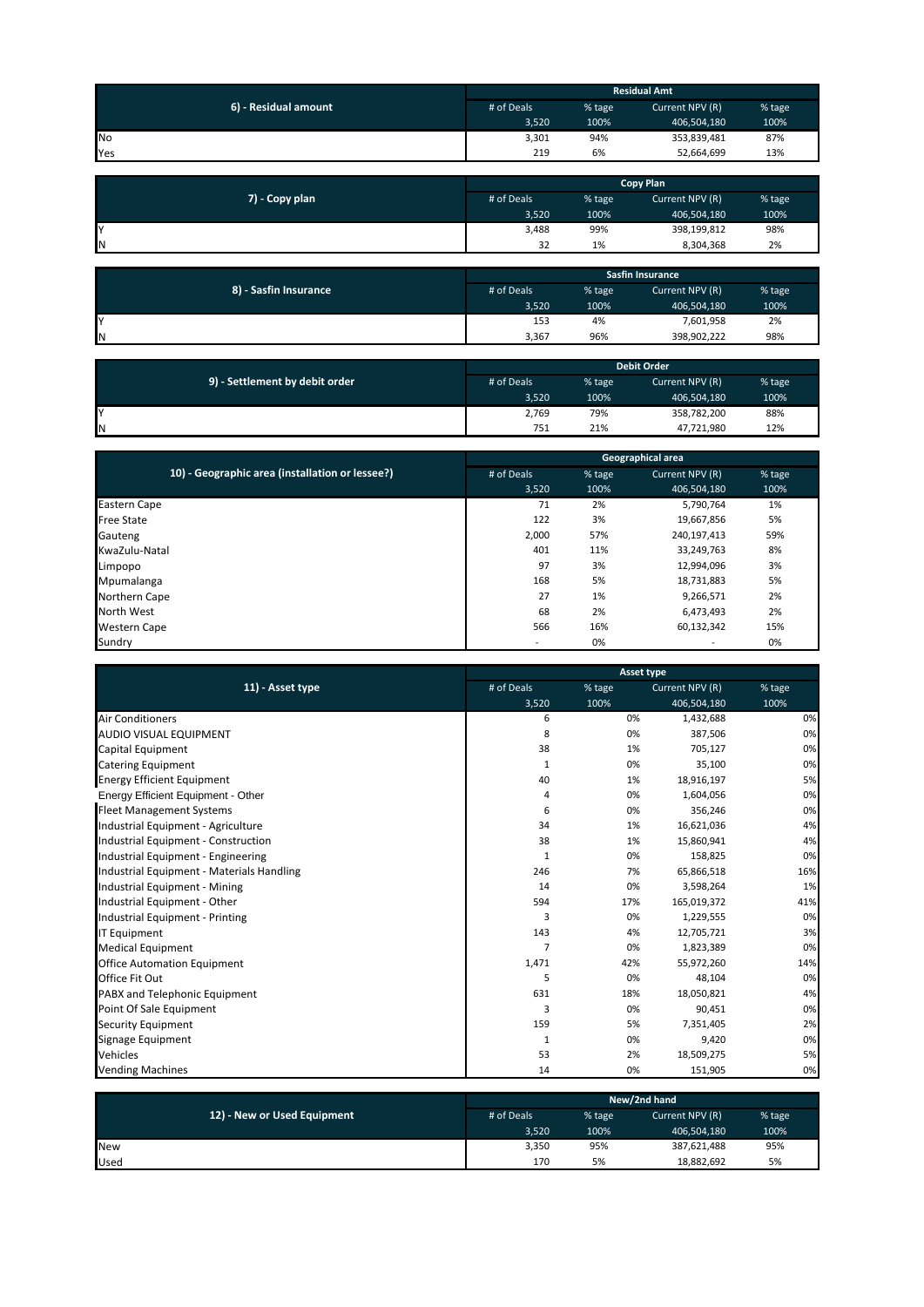|                              | Inception months to go |        |                 |        |
|------------------------------|------------------------|--------|-----------------|--------|
| 13) - Inception months to go | # of Deals             | % tage | Current NPV (R) | % tage |
|                              | 3,520                  | 100%   | 406,504,180     | 100%   |
| $12$                         | 8                      | 0%     | 535,774         | 0%     |
| $12 - 24$                    | 62                     | 2%     | 1,990,312       | 0%     |
| 24-36                        | 806                    | 23%    | 55,692,911      | 14%    |
| 36-48                        | 292                    | 8%     | 59,525,370      | 15%    |
| 48-60                        | 2,188                  | 62%    | 257,232,426     | 63%    |
| >60                          | 164                    | 5%     | 31,527,388      | 8%     |

|                            | Current months to go |        |                 |        |
|----------------------------|----------------------|--------|-----------------|--------|
| 14) - Current months to go | # of Deals           | % tage | Current NPV (R) | % tage |
|                            | 3,520                | 100%   | 406,504,180     | 100%   |
| < 12                       | 1,991                | 57%    | 43,958,732      | 11%    |
| $12 - 24$                  | 711                  | 20%    | 82,034,545      | 20%    |
| 24-36                      | 475                  | 13%    | 125,267,568     | 31%    |
| 36-48                      | 241                  | 7%     | 96,832,691      | 24%    |
| 48-60                      | 101                  | 3%     | 58,059,615      | 14%    |
| >60                        |                      | 0%     | 351,029         | 0%     |

|                           | <b>Super Non Disclosed</b> |        |                 |        |
|---------------------------|----------------------------|--------|-----------------|--------|
| 15) - Super non-disclosed | # of Deals                 | % tage | Current NPV (R) | % tage |
|                           | 3.520                      | 100%   | 406,504,180     | 100%   |
| v                         | 504                        | 14%    | 18,154,077      | 4%     |
| IN                        | 3,016                      | 86%    | 388,350,104     | 96%    |

|                     | SND Breakdown    |        |                          |        |
|---------------------|------------------|--------|--------------------------|--------|
| 16) - SND Breakdown | # of Deals       | % tage | Current NPV (R)          | % tage |
|                     | 504              | 100%   | 18,154,077               | 100%   |
| 5                   | 73               | 14%    | 459,785                  | 3%     |
| 239                 | $\overline{2}$   | 0%     | 259,347                  | 1%     |
| 253                 | 48               | 10%    | 162,879                  | 1%     |
| 257                 | 25               | 5%     | 239,452                  | 1%     |
| 334                 | $\boldsymbol{6}$ | 1%     | 383,428                  | 2%     |
| 392                 | 61               | 12%    | 849,749                  | 5%     |
| 788                 | 32               | 6%     | 741,582                  | 4%     |
| 803                 | 12               | 2%     | 1,151,293                | 6%     |
| 895                 | 18               | 4%     | 3,655,878                | 20%    |
| 917                 | $\mathbf 2$      | 0%     | 556,828                  | 3%     |
| 924                 | $\mathbf{1}$     | 0%     | 189,444                  | 1%     |
| 967                 | 3                | 1%     | 56,089                   | 0%     |
| 989                 | $\overline{2}$   | 0%     | 208,259                  | 1%     |
| 1146                | $\mathbf{1}$     | 0%     | 168,957                  | 1%     |
| 1494                | $1\,$            | 0%     | 51,400                   | 0%     |
| 1639                | $\,1\,$          | 0%     | 80,137                   | 0%     |
| 1800                |                  | 0%     | $\overline{\phantom{a}}$ | 0%     |
| 1988                | 21               | 4%     | 1,011,886                | 6%     |
| 2189                | 25               | 5%     | 266,983                  | 1%     |
| 2375                | $\overline{4}$   | 1%     | $\mathbf 1$              | 0%     |
| 2379                | 20               | 4%     | 1,140,361                | 6%     |
| 3310                | 17               | 3%     | 772,577                  | 4%     |
| 3540                | 52               | 10%    | 439,113                  | 2%     |
| 3695                | 8                | 2%     | 3,648,521                | 20%    |
| 3730                | 5                | 1%     | 288                      | 0%     |
| 4019                | $\,1\,$          | 0%     | $\blacksquare$           | 0%     |
| 4212                | $\overline{4}$   | 1%     | 298,475                  | 2%     |
| 4215                | $\overline{4}$   | 1%     | 2,098                    | 0%     |
| 4456                | $\mathbf{1}$     | 0%     | 91,435                   | 1%     |
| 4539                | $\overline{2}$   | 0%     | $\pmb{0}$                | 0%     |
| 4641                | 3                | 1%     | 563,201                  | 3%     |
| 4686                | $1\,$            | 0%     | 4,649                    | 0%     |
| 4939                | $\,1\,$          | 0%     | $\blacksquare$           | 0%     |
| 7193                | $\,1\,$          | 0%     | $\overline{\phantom{a}}$ | 0%     |
| 7195                | $\mathbf 1$      | 0%     | 74,282                   | 0%     |
| 7196                | 11               | 2%     | 213                      | 0%     |
| 7197                | $\overline{4}$   | 1%     | 77,891                   | 0%     |
| 7199                | $\overline{a}$   | 1%     | 1,759                    | 0%     |
| 9115                | 11               | 2%     | 6,552                    | 0%     |
| 9236                | 6                | 1%     | -9                       | 0%     |
| 18314               | $\mathbf{1}$     | 0%     | $\Box$                   | 0%     |
| 31080               | $\mathbf{1}$     | 0%     | 288                      | 0%     |
| 32285               | $\overline{2}$   | 0%     | $\overline{\phantom{a}}$ | 0%     |
| 57048               | $\mathbf 2$      | 0%     | $\overline{a}$           | 0%     |
| 106055              | $\overline{3}$   | 1%     | 539,004                  | 3%     |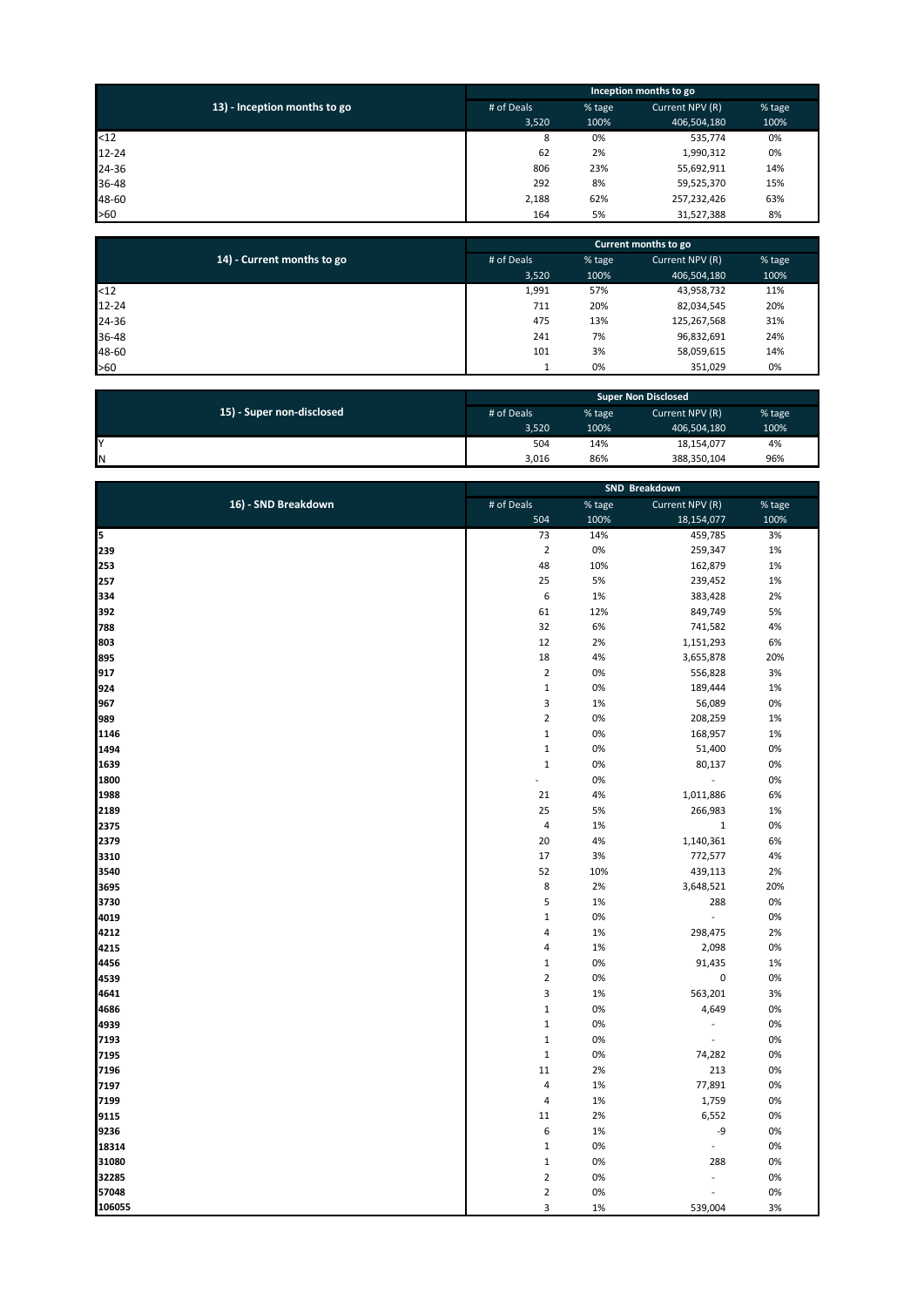|                 | Seasoning  |        |                 |        |
|-----------------|------------|--------|-----------------|--------|
| 17) - Seasoning | # of Deals | % tage | Current NPV (R) | % tage |
|                 | 3.520      | 100%   | 406,504,180     | 100%   |
| < 12            | 238        | 7%     | 114,229,996     | 28%    |
| $12 - 24$       | 491        | 14%    | 125,818,034     | 31%    |
| 24-36           | 976        | 28%    | 95,545,862      | 24%    |
| 36-48           | 720        | 20%    | 47,949,578      | 12%    |
| 48-60           | 1,086      | 31%    | 22,953,427      | 6%     |
| $>60$           | 9          | 0%     | 7,283           | 0%     |

|                                         |            |        | Legal           |        |
|-----------------------------------------|------------|--------|-----------------|--------|
| 18) - LegalFormationType                | # of Deals | % tage | Current NPV (R) | % tage |
|                                         | 3,520      | 100%   | 406,504,180     | 100%   |
| Association                             | 54         | 2%     | 3,637,286       | 1%     |
| Association - Section 21 - Not for Gain | 57         | 2%     | 2,755,932       | 1%     |
| <b>Body Corporate</b>                   | 2          | 0%     | 1,599,015       | 0%     |
| Church                                  | 49         | 1%     | 877,680         | 0%     |
| Close Corporation                       | 705        | 20%    | 83,752,932      | 21%    |
| Club                                    | 5          | 0%     | 1,784,920       | 0%     |
| Co-Op Ltd - Primary                     | 2          | 0%     | 683,576         | 0%     |
| External Company Registered in SA       | 7          | 0%     | 139,798         | 0%     |
| Foreign Company                         | 4          | 0%     | 895,820         | 0%     |
| Foreign Embassy/Consulate               | 1          | 0%     | 215,593         | 0%     |
| Government                              | 17         | 0%     | 237,897         | 0%     |
| Incorporated                            | 109        | 3%     | 5,682,945       | 1%     |
| Non-Government Organization             | 22         | 1%     | 529,084         | 0%     |
| Non-Profit Organization                 | 47         | 1%     | 1,019,977       | 0%     |
| Partnership                             | 25         | 1%     | 1,637,715       | 0%     |
| Private Company                         | 1,877      | 53%    | 268,264,528     | 66%    |
| <b>Public Company</b>                   | 57         | 2%     | 5,086,052       | 1%     |
| Schools (Government)                    | 271        | 8%     | 8,933,810       | 2%     |
| Sole Proprietor                         | 170        | 5%     | 10,647,946      | 3%     |
| <b>Trust</b>                            | 29         | 1%     | 7,848,939       | 2%     |
| Union / Bargaining Council              | 10         | 0%     | 272,734         | 0%     |

|                                                                      | <b>Seasoning</b> |        |                 |        |
|----------------------------------------------------------------------|------------------|--------|-----------------|--------|
| 19) - Distribution by Outstanding Discounted Principal Balance (ZAR) | # of Deals       | % tage | Current NPV (R) | % tage |
|                                                                      | 3,520            | 100%   | 406,504,180     | 100%   |
| $0 - 20,000$                                                         | 1,840            | 52%    | 5,397,027       | 1%     |
| 20,001 - 40,000                                                      | 278              | 8%     | 7,690,369       | 2%     |
| 40,001 - 60,000                                                      | 204              | 6%     | 10,274,925      | 3%     |
| 60,001 - 80,000                                                      | 191              | 5%     | 13,315,726      | 3%     |
| 80,001 - 120,000                                                     | 214              | 6%     | 20,826,825      | 5%     |
| 120,001 - 200,000                                                    | 252              | 7%     | 39,271,918      | 10%    |
| > 200,000                                                            | 541              | 15%    | 309.727.390     | 76%    |

|                                                        | <b>Seasoning</b> |        |                 |        |
|--------------------------------------------------------|------------------|--------|-----------------|--------|
| 20) - Distribution by Original Principal Balance (ZAR) | # of Deals       | % tage | Current NPV (R) | % tage |
|                                                        | 3.520            | 100%   | 1,027,514,892   | 100%   |
| $0 - 20,000$                                           | 293              | 8%     | 4,025,776       | 0%     |
| 20,001 - 40,000                                        | 478              | 14%    | 13,209,209      | 1%     |
| 40,001 - 60,000                                        | 515              | 15%    | 26,257,891      | 3%     |
| 60,001 - 80,000                                        | 293              | 8%     | 19,902,601      | 2%     |
| 80,001 - 120,000                                       | 347              | 10%    | 35,195,422      | 3%     |
| 120,001 - 200,000                                      | 399              | 11%    | 62,340,876      | 6%     |
| > 200,000                                              | 1,195            | 34%    | 866,583,117     | 84%    |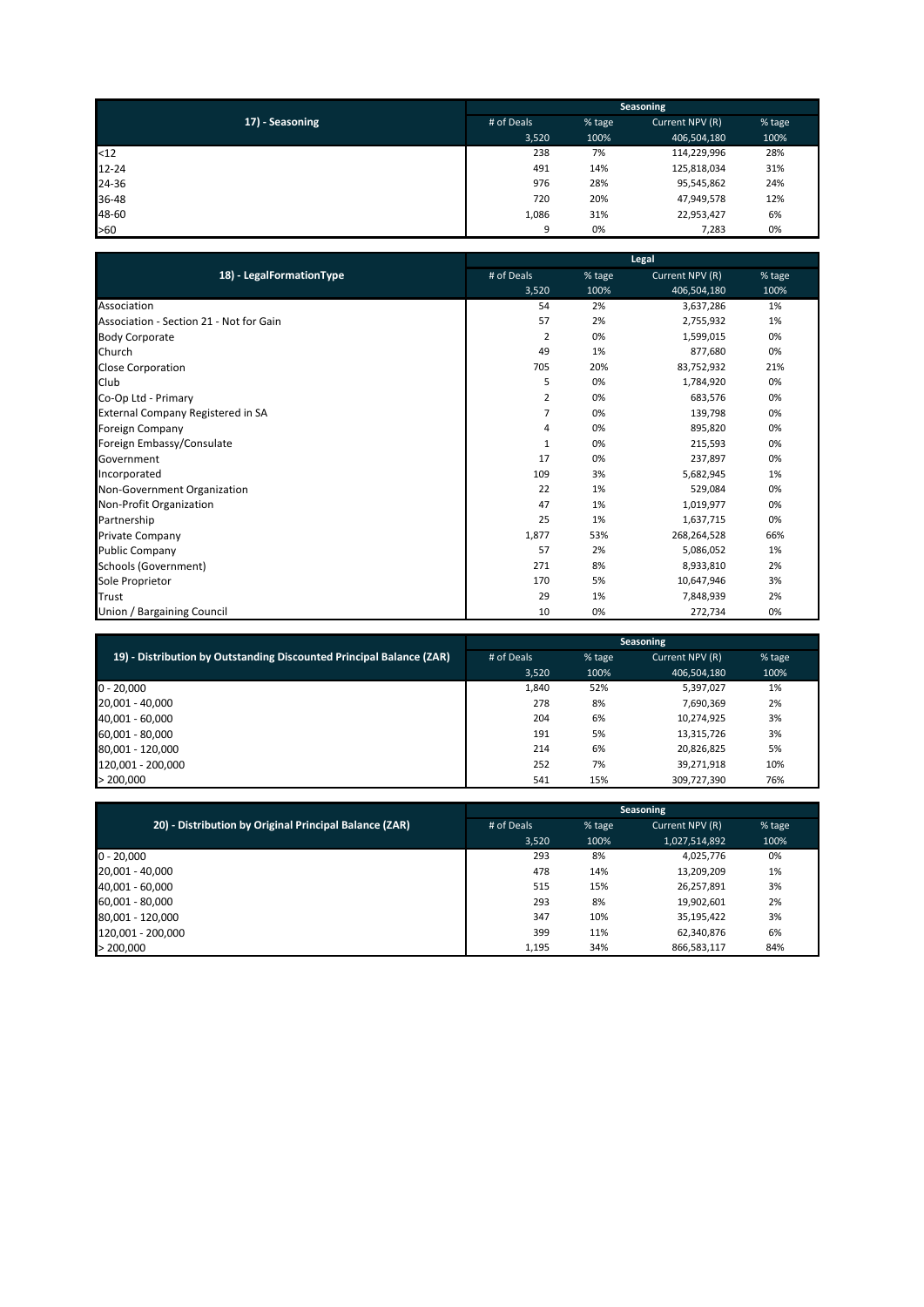| $\mathbf{r}$<br>sasfin | beyond a bank | <b>Information Date:</b> | 2022/03/31 |
|------------------------|---------------|--------------------------|------------|
|                        |               | Period                   | Mar-22     |
|                        |               | <b>Period Number:</b>    |            |

#### **Collateral Pool Ageing**

| <b>Month Ended</b> | Performing Loans | >30 Davs  | >60 Davs | >90 Davs | $>120$ Davs | > 150 Davs | > 180 Davs | <b>Total</b> |
|--------------------|------------------|-----------|----------|----------|-------------|------------|------------|--------------|
| 31-Mar-22          | 93.49%           | 0.86%     | 0.11%    | 0.03%    | 0.12%       | 0.15%      | 5.23%      | 100.00%      |
|                    |                  |           |          |          |             |            |            |              |
| <b>Month Ended</b> | Performing Loans | >30 Days  | >60 Davs | >90 Davs | >120 Davs   | > 150 Days | > 180 Davs | <b>Total</b> |
| 31-Mar-22          | 380,060,711      | 3,482,597 | 466,983  | 137,535  | 489,436     | 616,059    | 21,250,859 | 406,504,180  |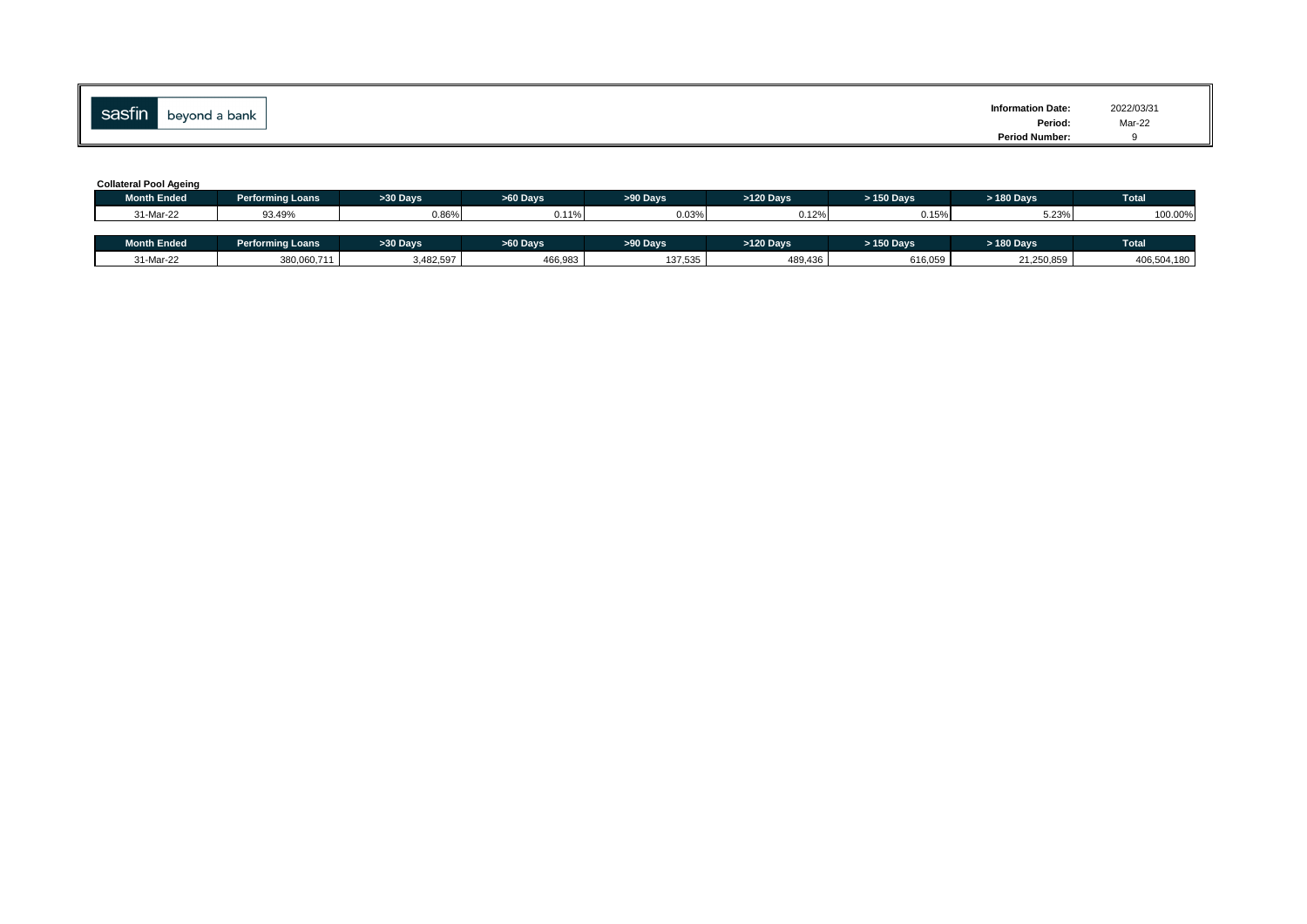| sasfin | beyond a bank | <b>Information Date:</b> | 2022/03/31 |
|--------|---------------|--------------------------|------------|
|        |               | Period:                  | Mar-22     |
|        |               | <b>Period Number:</b>    |            |
|        |               |                          |            |

**Delinquency Contracts**

| <b>Total Portfolio (excluding evergreen)</b> |                                   |                                                           |                                                                  |                                        |  |  |
|----------------------------------------------|-----------------------------------|-----------------------------------------------------------|------------------------------------------------------------------|----------------------------------------|--|--|
| Days in Arrears                              | <b>Number of Operating Leases</b> | <b>Percentage of Opertaing</b><br><b>Leases</b><br>$(\%)$ | <b>Outstanding Discounted</b><br><b>Principal Balance</b><br>(R) | <b>Percentage of Balance</b><br>$(\%)$ |  |  |
| $> 30 \le 60$                                | 18                                | 21%                                                       | 3,482,597                                                        | 76%                                    |  |  |
| $>60 \le 90$                                 | 30                                | 36%                                                       | 466,983                                                          | 10%                                    |  |  |
| $> 90 \le 120$                               | 21                                | 25%                                                       | 137,535                                                          | 3%                                     |  |  |
| $> 120 \le 150$                              | 15                                | 18%                                                       | 489,436                                                          | 11%                                    |  |  |
| <b>Total</b>                                 | 84                                | 100%                                                      | 4,576,551                                                        | 100%                                   |  |  |

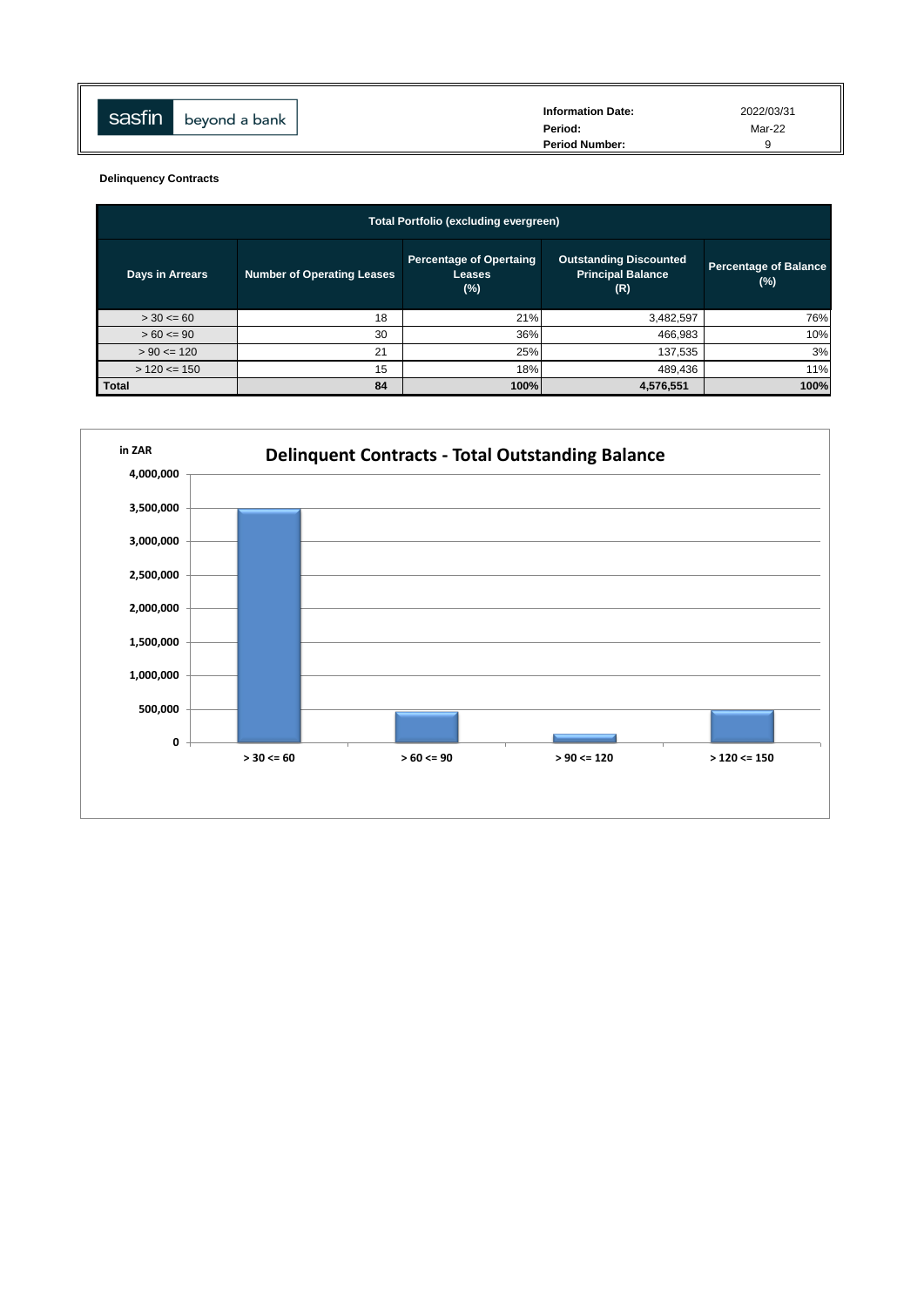| sasfin | beyond a bank | <b>Information Date:</b><br>Period: | 2022/03/31<br>Mar-22 |
|--------|---------------|-------------------------------------|----------------------|
|        |               | <b>Period Number:</b>               |                      |

**Defaulted Contracts**

| Total Portfolio (excluding evergreen) |                                      |                                                 |                                                                  |                                        |  |  |  |
|---------------------------------------|--------------------------------------|-------------------------------------------------|------------------------------------------------------------------|----------------------------------------|--|--|--|
| Days in Arears                        | Number of<br><b>Operating Leases</b> | Percentage of<br><b>Opertaing Leases</b><br>(%) | <b>Outstanding Discounted</b><br><b>Principal Balance</b><br>(R) | <b>Percentage of Balance</b><br>$(\%)$ |  |  |  |
| $> 150 \le 180$                       | 27                                   | 5.2%                                            | 616,059                                                          | 2.8%                                   |  |  |  |
| >180                                  | 489                                  | 94.8%                                           | 21,250,859                                                       | 97.2%                                  |  |  |  |
| Total                                 | 516                                  | 100.0%                                          | 21,866,918                                                       | 100.0%                                 |  |  |  |
|                                       |                                      |                                                 |                                                                  |                                        |  |  |  |
| 100% impairment                       | 11                                   | 2.1%                                            | 3,504,168                                                        | 16.0%                                  |  |  |  |

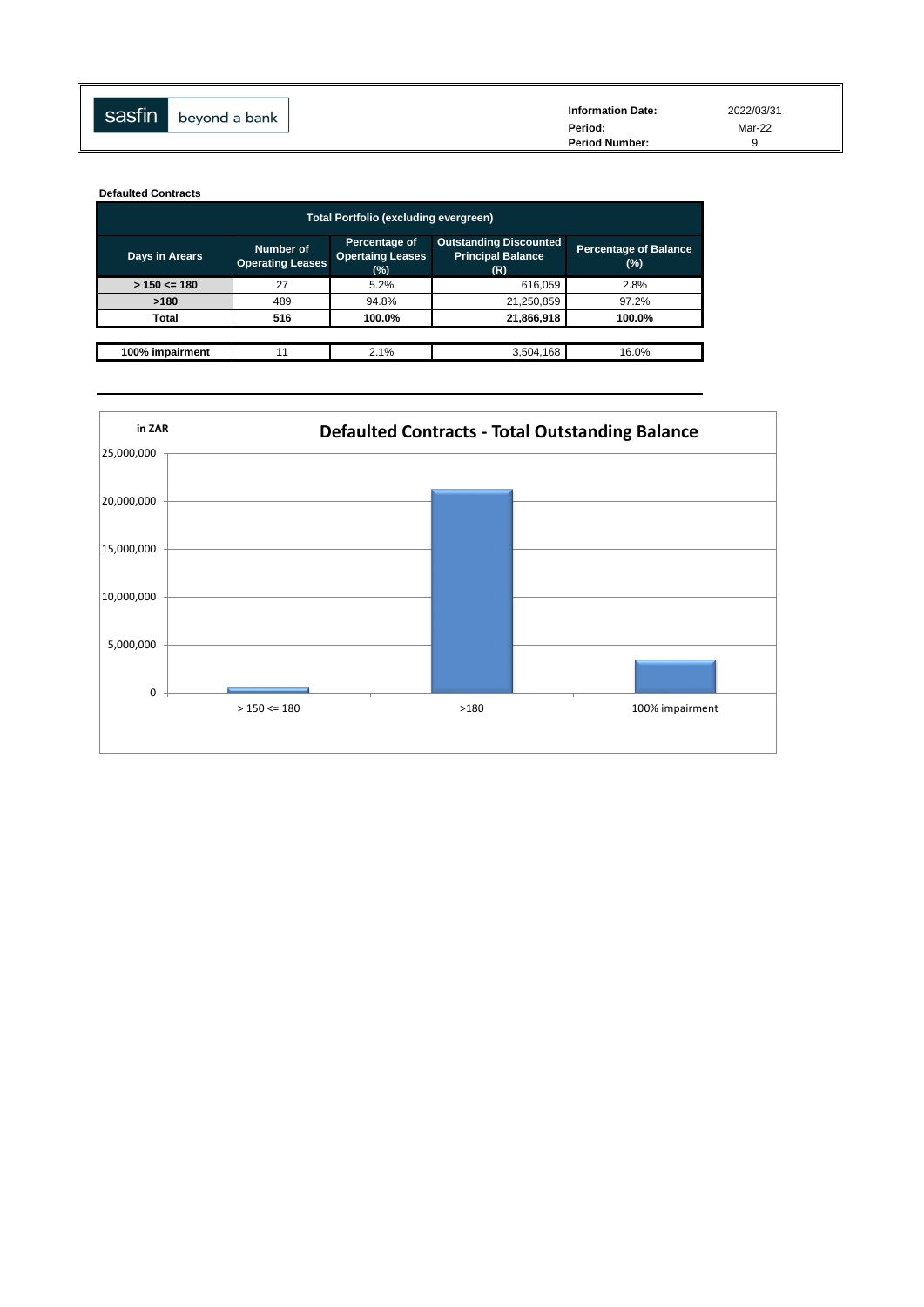| $\sim$                 | <b>Information Date:</b> | 2022/03/31 |
|------------------------|--------------------------|------------|
| peyond a bank<br>຺ຩຩຩ຺ | Period:<br>$\ldots$      | Mar-22     |
|                        | <b>Period Number:</b>    |            |
|                        |                          |            |

**Excess Spread**

|        | Month-end Payment Date | Interest -<br>equipment leases investments | Interest - permitted Early settlement | <b>Exercise Service Service Service Service</b> | Evergreens                                   |  | Receipts under Senior expenses<br>Revenue (a) hedge agreements (exclicus, incl swap Provision for All senior<br>Income Tax expenses (c) |  |  | Excess Spread Notes issued (average Excess spread as $\frac{1}{2}$ Secess Spread as $\frac{1}{2}$ Secess Spread as $\frac{1}{2}$<br>(a) + (b) - (c) - (d) for the month) % of notes |       | (annualised) |
|--------|------------------------|--------------------------------------------|---------------------------------------|-------------------------------------------------|----------------------------------------------|--|-----------------------------------------------------------------------------------------------------------------------------------------|--|--|-------------------------------------------------------------------------------------------------------------------------------------------------------------------------------------|-------|--------------|
| Mar-22 | 20-Apr-22              | 4,062,315.07 R<br>IR.                      | 148,742.17 R                          |                                                 | 181,289.01 R  1,290,685.95 R  5,683,032.20 R |  | 1,241,346.94 R                                                                                                                          |  |  | 64,154.96 R 1,305,501.90 R 1,655,654.35 R 2,721,875.95 R 350,000,000.00                                                                                                             | 0.78% | 9.33%        |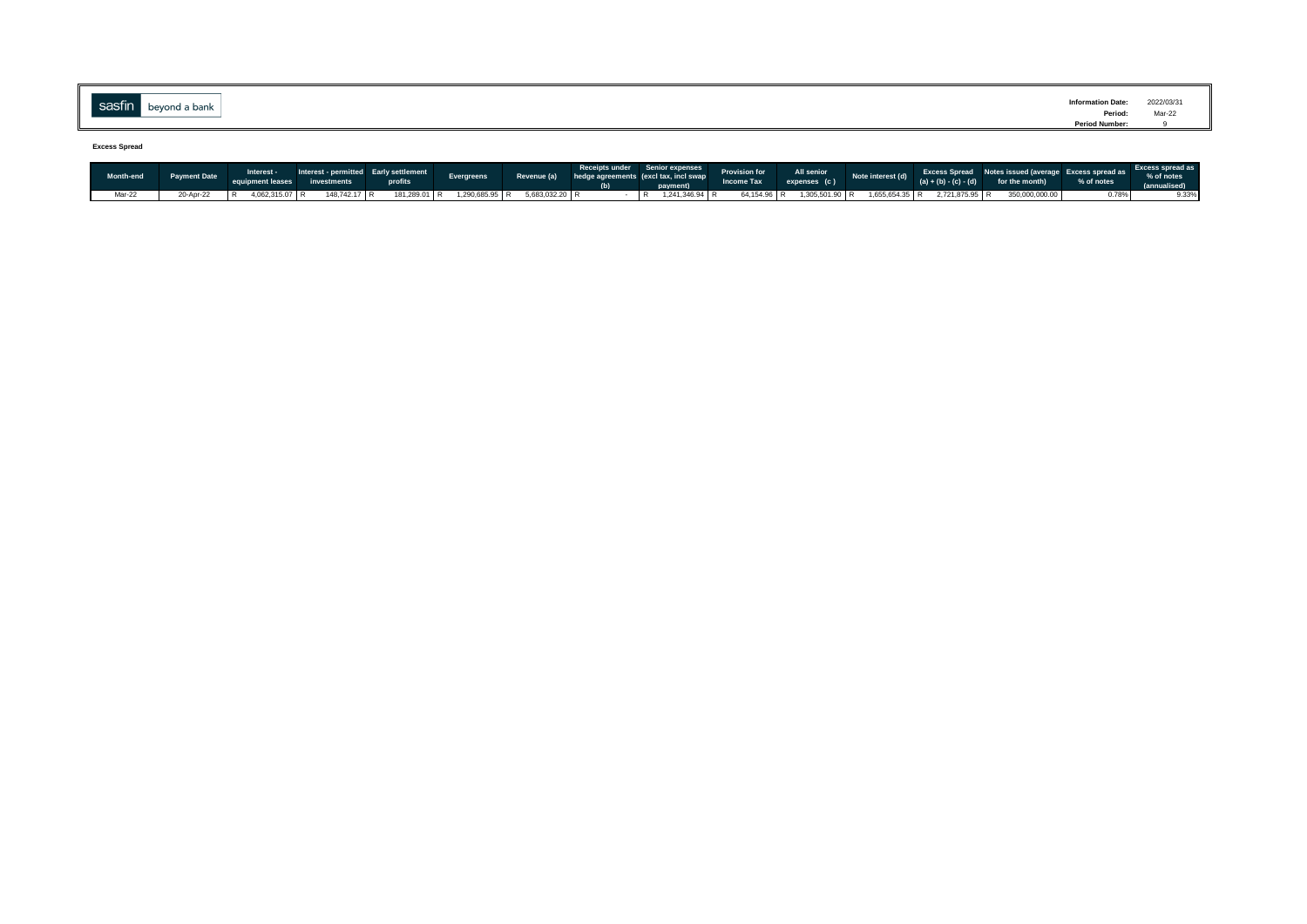| <b>Information Date:</b> |               | <b>CONTINUES</b> |
|--------------------------|---------------|------------------|
| Period:<br>.             | beyond a bank | <b>Sasfin</b>    |
| <b>Period Number:</b>    |               |                  |

**Details on Notes**

| Information regarding the Notes: |            |                         |               |                       |           |                                                                         |                         |
|----------------------------------|------------|-------------------------|---------------|-----------------------|-----------|-------------------------------------------------------------------------|-------------------------|
| <b>Bond Code</b>                 | Rating     | <b>Principal amount</b> | <b>Margin</b> | <b>Step-up Margin</b> |           | Expected maturity date Legal final maturity date Interest payment dates |                         |
| LRFA <sub>2</sub>                | AAA(zaf)   | 280,000,000             | 1.80%         | $100$ bps             | 20-Nov-19 | 17-Nov-25                                                               | 15th Feb, May, Aug, Nov |
| LRFB <sub>2</sub>                | $AA+(zaf)$ | 52,500,000              | 2.35%         | $100$ bps             | 20-Nov-19 | 17-Nov-25                                                               | 15th Feb, May, Aug, Nov |
| LRFC <sub>2</sub>                | $AA-(zaf)$ | 17,500,000              | 2.95%         | $100$ bps             | 20-Nov-19 | 17-Nov-25                                                               | 15th Feb, May, Aug, Nov |
|                                  |            | 350,000,000             |               |                       |           |                                                                         |                         |

| Interest on Notes |                   |                  |                                    |              |                                                          |                                            |                   |
|-------------------|-------------------|------------------|------------------------------------|--------------|----------------------------------------------------------|--------------------------------------------|-------------------|
| Name              | <b>BESA Code</b>  | Redeemed to date | <b>Total interest</b><br>31-Mar-22 | 31-Mar-22    | Total interest paid Interest outstanding at<br>31-Mar-22 | <b>Amount owing next</b><br>payment period | Next payment date |
| Class A           | LRFA <sub>2</sub> | Nil              | 11.051.853                         | 9.323.232.86 | 1.341.713.97                                             | 1.728.620                                  | 20-May-22         |
| Class B           | LRFB <sub>2</sub> | Nil              | 2.151.536                          | 1.815.421.22 | 260,489.18                                               | 336,115                                    | 20-May-22         |
| Class C           | LRFC <sub>2</sub> | Nil              | 736,720                            | 621.969.19   | 89.059.18                                                | 114,751                                    | 20-May-22         |
|                   |                   |                  | 13,940,110                         | 11,760,623   | 1,691,262                                                | 2,179,486                                  |                   |